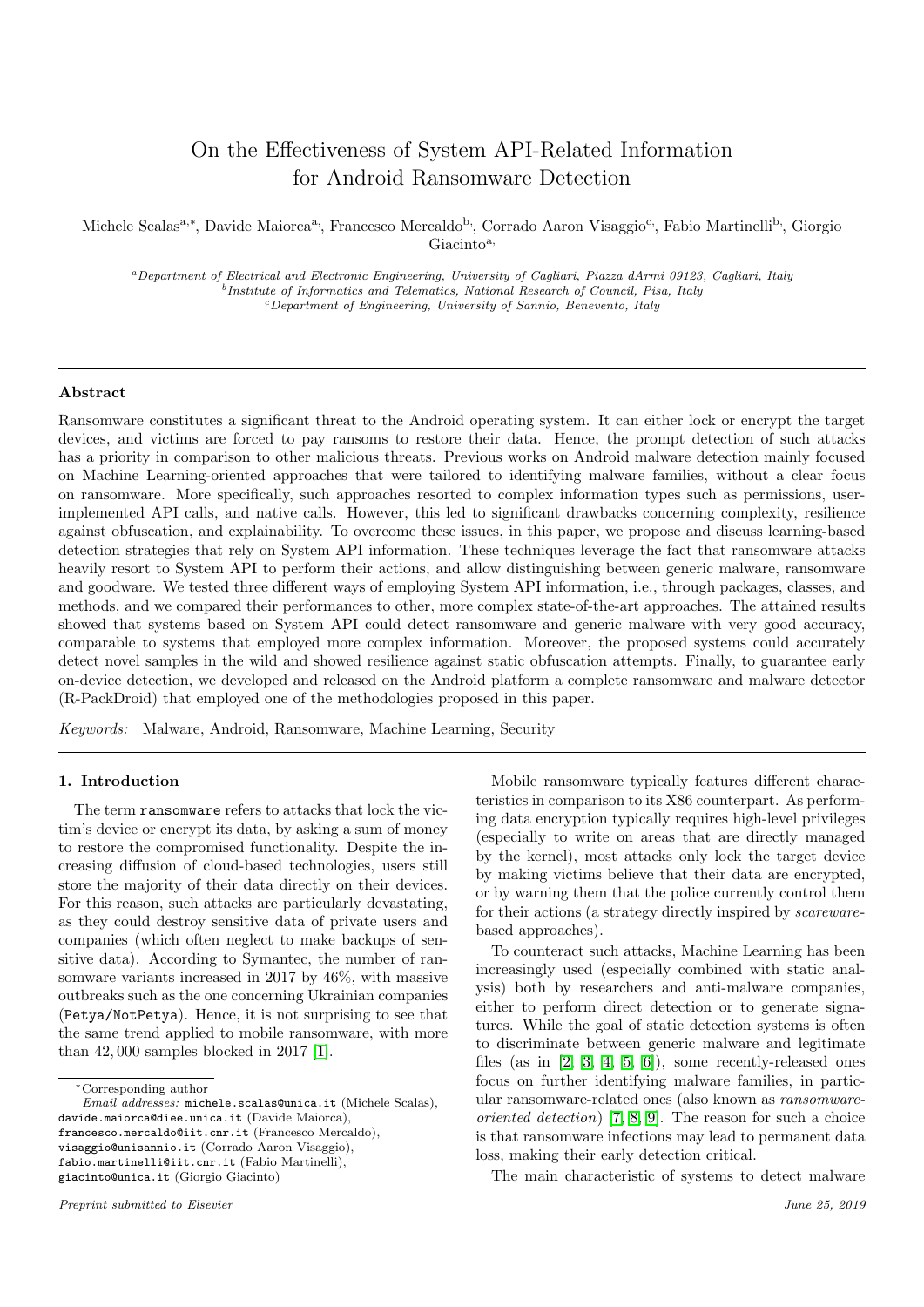families is that they rely on different types of information extracted from multiple parts of the apps (e.g., bytecode, manifest, native libraries, and so forth [\[3,](#page-14-2) [7,](#page-14-6) [8,](#page-14-7) [4,](#page-14-3) [9\]](#page-14-8)), which leads to use large amounts of features (even hundreds of thousands). While this approach is tempting and may seem to be effective against the majority of attacks in the wild, it features various limitations. First, it is unclear which features are essential (and needed) for classification, an aspect that worsens the overall explainability of the system (i.e., why the system makes mistakes and how to fix them). Second, increasing the types of features extends the degrees of freedom of a skilled attacker to perform targeted attacks against the learning algorithm. For example, it would be quite easy to mask a specific IP address, if the attacker understood that this has a vital role for detection [\[2\]](#page-14-1). Finally, the computational complexity of such systems is enormous, which makes them unfeasible to be practically used in mobile devices, an important aspect to guarantee offline, early detection of these attacks.

In a previous work [\[10\]](#page-14-9), we proposed a detection methodology (R-PackDroid) that allowed to discriminate between ransomware, generic malware, and legitimate files by focusing on a small-sized feature set, i.e., System API packages. The idea of our work was to overcome the limitations described above by showing that it was possible to solve a machine learning problem with a limited number of features of the same type. However, System API-based information does not only include packages but also classes and methods (particularly employed in other works, especially mixed with other feature types [\[3,](#page-14-2) [9\]](#page-14-8)) that better define the behavior of APIs. Intuitively, using finergrained information leads to better accuracy and robustness in comparison to other approaches. In this paper, we explore such a possibility by progressively refining the System API-based information employed in our previous work [\[10\]](#page-14-9). In particular, we inspected the capabilities of multiple types of System API-related information to discriminate ransomware from malware and goodware. More specifically, we aimed to provide an answer to the following Research Questions:

- RQ 1. Does the use of finer-grained information related to System API (i.e., classes and methods) improve detection performances in comparison to more general System API packages?
- RQ 2. Is System API-based information suitable to detect novel attacks in the wild?
- RQ 3. Does using System API-based information provide comparable performances to other approaches that employ multiple feature types?
- RQ 4. Is System API-based information resilient against obfuscation attempts?

To answer such Research Questions, we explored three types of System API-based information: the first one only

used information related to System API packages (as already shown in [\[10\]](#page-14-9)), the second one analyzed System API classes, and the third one employed information related to System API methods. We evaluated the performances of the three systems on a wide range of ransomware, malware and goodware samples in the wild (including previously unseen data). Moreover, we tested all systems against a dataset of ransomware samples that have been obfuscated with multiple techniques (including class encryption).

The attained results showed that all System API-based techniques provided excellent accuracy at detecting ransomware and generic malware in the wild, by also showing capabilities of predicting novel attacks and resilience against obfuscation. More specifically, using finer-grained information even improved the accuracy at detecting previously unseen samples, and provided more reliability against obfuscation attempts. From a methodological perspective, such results demonstrate that it is possible to develop accurate systems by strongly reducing the complexity of the examined information and by selecting feature types that represent how ransomware attacks behave.

Finally, to demonstrate the practical suitability of System API-based approaches on Android devices, we ported to Android R-PackDroid (the package-based strategy originally proposed in [\[10\]](#page-14-9) and further explored in this work). Our application, which can detect both ransomware and generic malware in the wild, shows that methodologies based on System API can be implemented with good computational performances even in old phones, and its a demonstration of a full working prototype being deployed on real analysis environments. R-Packdroid can be down-loaded for free from the Google Play Store<sup>[1](#page-1-0)</sup>.

With this work, we claim that it is possible to create effective, deployable, and reasonably secure approaches for ransomware and malware detection by only using specific feature types. Hence, we believe that the attention of research should be shifted to finding effective and explainable feature types to make detection even more accurate and robust.

Paper structure. Section [2](#page-2-0) provides the basic concepts of Android apps; Section [3](#page-2-1) discusses the essential characteristics of Android ransomware and describes the key-intuitions behind using System API calls as critical information; Section [4](#page-3-0) provides a description of the related work in the field; Section [5](#page-4-0) describes the employed detection methodologies; Section [6](#page-5-0) illustrates the experimental results attained with all the methodologies, as well as a comparison between our systems and other approaches in the wild; Section [7](#page-11-0) describes the implementation details of R-PackDroid and its computational performances; Section [8](#page-13-0) discusses the limitations of our work, which is finally concluded by Section [9.](#page-13-1)

<span id="page-1-0"></span><sup>1</sup><http://pralab.diee.unica.it/en/RPackDroid>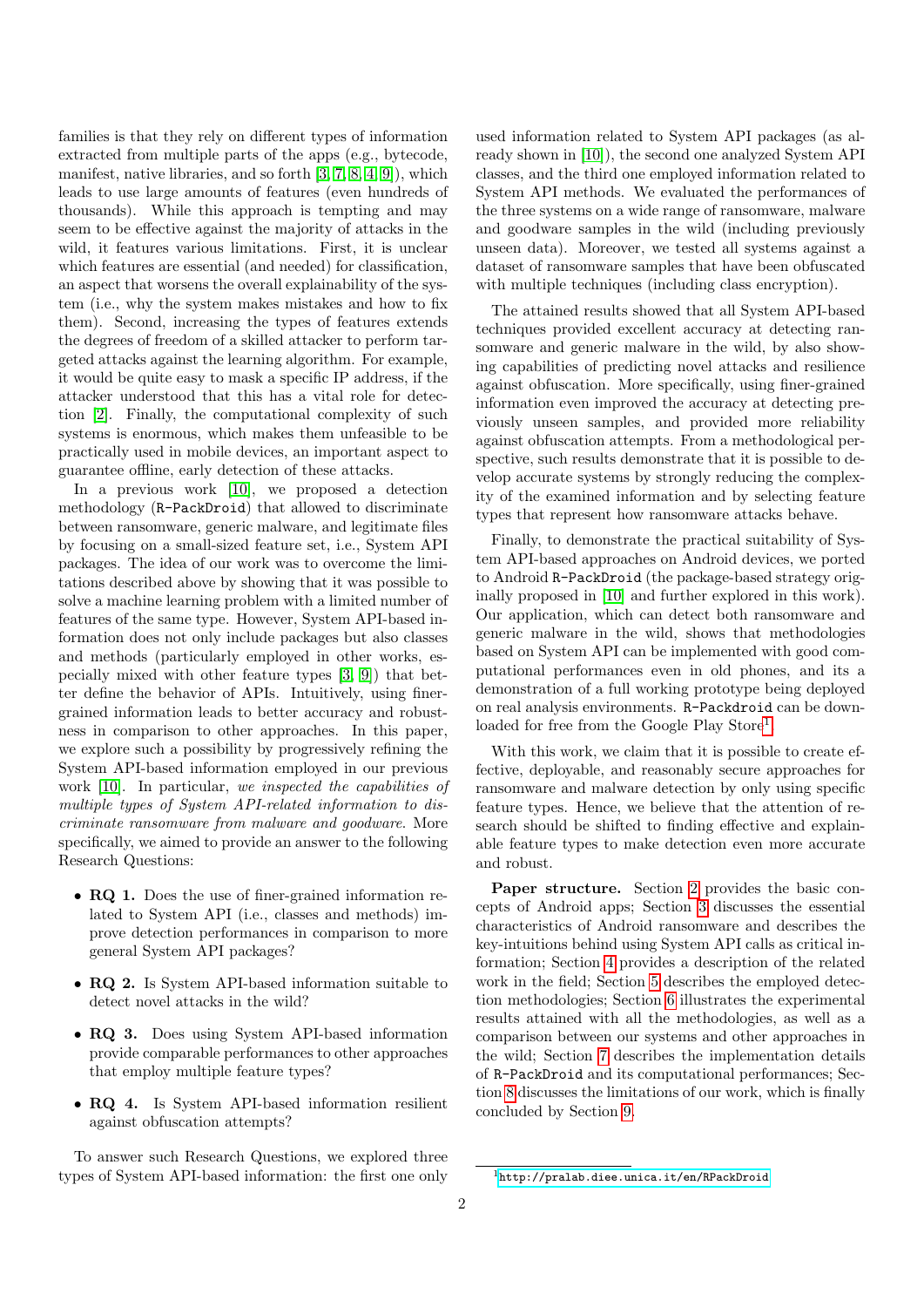#### <span id="page-2-0"></span>2. Background on Android

Android applications are zipped .apk (i.e., Android application package) archives that contain the following elements: *(i)* The AndroidManifest.xml file, which provides the application package name, and lists its basic components, along with the permissions that are required for specific operations;  $(ii)$  One or more classes.dex files, which are the true executable of the application, and which contain all the implemented classes and methods (in the form of Dalvik bytecode) that are executed by the app. This file can be disassembled to a simplified format called smali; (iii) Various .xml files that characterize the application layout; (iv) External resources that include, among others, images and native libraries.

Although Android applications are typically written in Java, they are compiled to an intermediate bytecode format called Dalvik (which is further referred to as DexCode), whose instructions are contained in the classes.dex file. This file is then further parsed at install time and converted to native ARM code that is executed by the Android RunTime (ART). This technique allows to greatly speed up execution in comparison to the previous runtime (dalvikvm, available till Android 4.4), in which applications were executed with a just-in-time approach (during installation, the classes.dex file was only slightly optimized, but not converted to native code).

#### <span id="page-2-1"></span>3. Android Ransomware

The key point presented in this work is that the static extraction of System API-based information can be effective at detecting ransomware. More specifically, System APIs encapsulate many of the key actions performed by such attacks. To better reinforce this concept, in the following, we describe the basic actions performed by Android ransomware. The majority of ransomware-based attacks for Android are based on the goal of locking the device screen while asking the victim for money in order to unlock it. According to the taxonomy proposed by [\[11\]](#page-14-10), there are multiple ways to do so:  $(i)$  by resorting to a hijacking activity (i.e., a screen that the user visualizes and with which she can interact) that is continuously shown;  $(ii)$  by setting up specific parameters of specific API calls;  $(iii)$  by disabling certain buttons, such home or back.

Locking is generally preferred to other data encryption strategies because it does not require to operate on highprivileged data. Indeed, accessing specific areas of the Android internal memory would only be possible with root permissions. Conversely, locking the device does not require particularly high privileges, and would allow the attacker to ensure his goal (i.e., scaring the victim) with minimum effort. The majority of locking screens show the victim writings and images related to police activities or pornographic material. There are, however, samples that also perform data encryption. According to [\[11\]](#page-14-10), only four ransomware families possess the ability of encrypting

```
1
 2 invoke-virtual { v9 },
       Landroid/app/admin/DevicePolicyManager;-> lockNow ()V
 3 move-object v9 , v0
 4 move-object v10 , v1
5
 6 \ldots7
 8 move-result-object v9
 9 move-object v1010 const/4 v11, 0x0
11 invoke-virtual {v9 , v10 , v11 },
Landroid/app/admin/DevicePolicyManager;->
       resetPassword (Ljava/lang/String; I)Z
```
Listing 1: Part of the onPasswordChanged() method belonging to a locker-type ransomware sample.

data: Simplocker, Koler, Cokri and Fobus. In particular, some of these families employ a customized encryption algorithm, while others resort to standard algorithms.

As locking and encryption actions require the use of multiple functions that involve core functionalities of the system (e.g., managing entire arrays of bytes, displaying activities, manipulating buttons and so on), attackers tend to use functions that directly belong to the Android System API. It would be extremely time consuming and inefficient to build new APIs that perform the same actions as the original ones.

As an example of this behavior, consider the DexCode snippet provided by Listing [1,](#page-2-2) belonging to a locker $type$  ransomware<sup>[2](#page-2-3)</sup>. . In this example, it is possible to observe that the two function calls (expressed by invoke-virtual instructions) that are actually used to lock the screen (lockNow) and reset the password (resetPassword) are System API calls, belonging to the class DevicePolicyManager and to the package android/app/admin. The same behavior is provided by Listing [2,](#page-3-1) which shows the encryption function employed by a  $crypto-type$  ransomware sample<sup>[3](#page-2-4)</sup>. . Again, the functions to manipulate the bytes to encrypt belong to the System API (read and close, belonging to the FileInputStream class of the java/io package; flush and close, belonging to the CipherOutputStream class of the javax/crypto package).

In an Android application, based on Java, multiple methods are associated with classes that belong to packages. Because of these characteristics, it is possible to encode and represent System API information by either using packages, classes, or methods. More specifically, methods and classes better detail the functionality performed by the single API, but their number is significantly higher in comparison to packages. Hence, a solution that would employ the analysis of API methods would be far more complex than one that analyzes packages.

<span id="page-2-3"></span> $^{2}$ MD5: 0cdb7171bcd94ab5ef8b4d461afc446c

<span id="page-2-4"></span><sup>3</sup>MD5: 59909615d2977e0be29b3ab8707c903a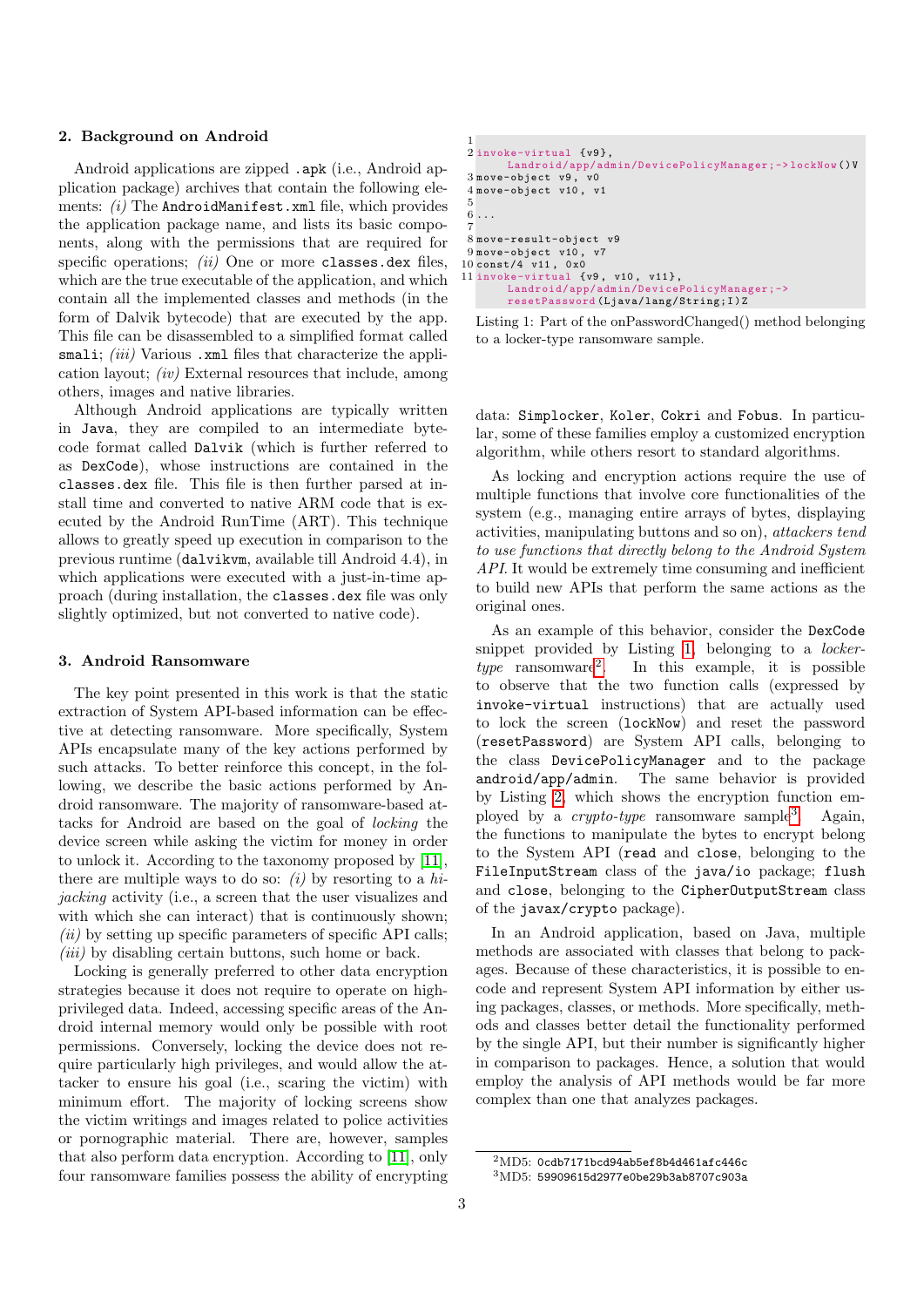```
1
2 Ljava/io/FileInputStream;-> read ([B)I
3 move-result v0
4 const/4 v5, -v55 if-ne v0 , v5 , : cond_0
6 invoke-virtual { v1 }, Ljavax/crypto/CipherOutputStream;->
 flush () V<br>invoke-virtual
7 invoke-virtual { v1 }, Ljavax/crypto/CipherOutputStream;->
      close ()V
8 invoke-virtual { v3 }, Ljava/io/FileInputStream;-> close () V
```
Listing 2: Parts of the encrypt() method belonging to an encryption-type ransomware sample.

## <span id="page-3-0"></span>4. Related Work

Most of Android malware detectors typically discriminate between malicious and benign apps, and we refer to them as generic malware-oriented detectors. However, as the scope of this work is mostly oriented to ransomware detection, this Section will be mainly focused on describing systems that aim to detect such attacks (ransomwareoriented detectors) specifically. A brief description of the other detectors will be provided at the end of this Section.

The most popular and publicly available ransomwareoriented detector is HelDroid, proposed by Andronio et al. [\[7\]](#page-14-6). This tool includes a text classifier (based on NLP features) that works on suspicious strings used by the application, a lightweight smali emulation technique to detect locking strategies, and the application of taint tracking for detecting file-encrypting flows. The system has then been further expanded by Zheng et al. [\[8\]](#page-14-7) with the new name of GreatEatlon and features significant speed improvements, a multiple-classifier system that combines the information extracted by text- and taint-analysis, and so forth. However, the system is still computationally demanding and it still strongly depends on a text classifier: the authors trained it on generic threatening phrases, similar to those that typically appear in ransomware or scareware. This strategy can be easily thwarted by employing, e.g., string encryption [\[12\]](#page-14-11). Moreover, it strongly depends on the presence of a language dictionary for that specific ransomware campaign.

Yang et al. [\[16\]](#page-14-12) proposed a tool to monitor the activity of ransomware by dumping the system messages log, including stack traces. Sadly, no implementation has been released for public usage.

Song et al. [\[15\]](#page-14-13) proposed a method that aims to discriminate between ransomware and goodware using process monitoring. In particular, they considered systemrelated features representing the I/O rate, as well as the CPU and memory usage. The system has been evaluated with only one ransomware sample developed by the authors, and no implementation is publicly available.

Cimitile et al. [\[13\]](#page-14-14) introduced an approach to detect ransomware that is based on formal methods [\[17,](#page-14-15) [18\]](#page-14-16)(by using a tool called Talos), which help the analyst identify malicious sections in the app code. In particular, starting from the definition of payload behavior, the authors manually

formulated logic rules that were later applied to detect ransomware. Unfortunately, such a procedure can become extremely time-consuming, as an expert should manually express such rules.

Gharib et al. [\[14\]](#page-14-17) proposed Dna-Droid, a static and dynamic approach in which applications are first statically analyzed, and then dynamically inspected if the first part of the analysis returned a suspicious result. The system uses Deep Learning to provide a classification label. The static part is based on textual and image classification, as well as on API calls and application permissions. The dynamic part relies on sequences of API calls that are compared to malicious sequences, which are related to malware families. This approach has the drawback that heavily obfuscated apps can escape the static filter, thus avoiding to be dynamically analyzed. Finally, Chen et al. [\[11\]](#page-14-10) proposed RansomProber, a purely dynamic ransomware detector which employs a set of rules to monitor different aspects of the app execution, such as the presence of encryption or anomalous layout structures. The attained results report a very high accuracy, but the system has not been publicly released yet (to the best of our knowledge).

Table [1](#page-4-1) shows a comparison between the state-of-theart methods for specifically detecting or analyzing Android ransomware. It is possible to observe that there is a certain balance between static- and dynamic-based methods. Some of them also resort to Machine-Learning to perform classification. Notably, only HelDroid and GreatEatlon are currently publicly available.

Concerning generic malware-oriented detectors, Arp et al. [\[3\]](#page-14-2) proposed Drebin, a machine learning system that uses static analysis to discriminate between generic malware and trusted files. They extracted various features from both the Manifest file and the Android executable, including IP addresses, suspicious API calls, permissions, and so forth. Tam et al. [\[19\]](#page-14-18) introduced a system to perform dynamic analysis and detection of Android malware by analyzing the system calls performed by the application. Avdieenko et al. [\[20\]](#page-14-19) used taint analysis to detect anomalous flows of sensitive data, a technique that allowed to detect novel malware samples without previous knowledge. Yang et al. [\[21\]](#page-14-20) analyzed malicious apps by defining and extracting the context related to securitysensitive events [\[22,](#page-14-21) [23\]](#page-14-22). In particular, the authors defined a model of context based on two elements: activation conditions (i.e., what makes specific events occur) and guarding conditions (i.e., the environmental attributes of a specific event).

Aresu et al. [\[24\]](#page-14-23) clustered Android malware by using the network HTTP traffic generated by those applications. Such clusters can be used to generate signatures that allow discriminating between malware and legitimate applications. Canfora et al. [\[25\]](#page-14-24) experimentally evaluated two techniques for detecting Android malware: the first one is based on Hidden Markov Model (HMM), and the second one exploits Structural Entropy. The attained results showed that both techniques could be suitable for Android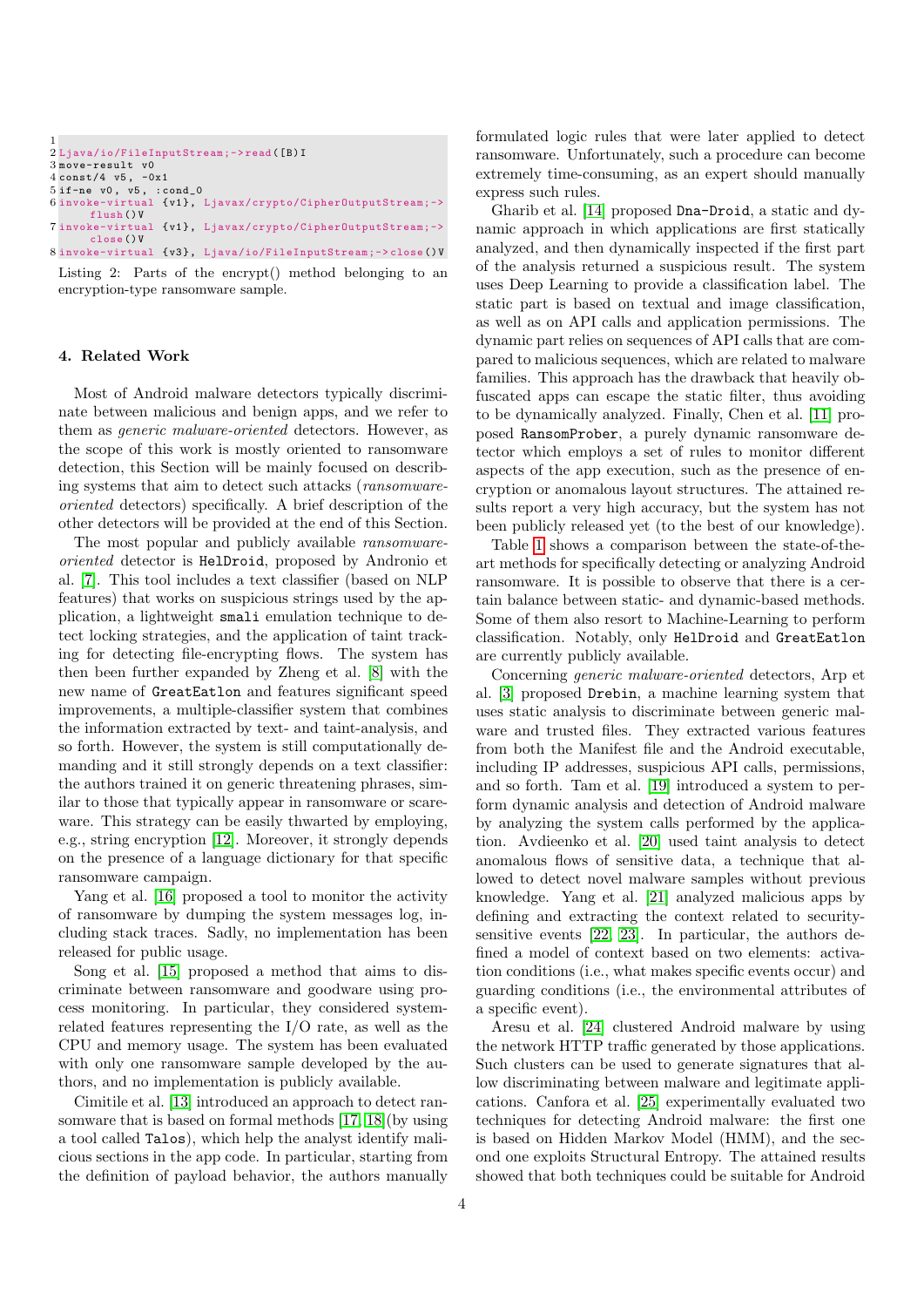<span id="page-4-1"></span>

| Work                 | <b>Tool</b>  | Year | Static | Dynamic | Machine-Learning | Available |
|----------------------|--------------|------|--------|---------|------------------|-----------|
| Chen et al. $[11]$   | RansomProber | 2018 |        |         |                  |           |
| Cimitile et al. [13] | Talos        | 2017 |        |         |                  |           |
| Gharib et al. [14]   | Dna-Droid    | 2017 |        |         |                  |           |
| Song et al. $[15]$   |              | 2016 |        |         |                  |           |
| Zheng et al. [8]     | GreatEatlon  | 2016 |        |         |                  |           |
| Yang et al. [16]     |              | 2015 |        |         |                  |           |
| Andronio et al. [7]  | HelDroid     | 2015 |        |         |                  |           |

Table 1: An overview of the current state-of-the-art, ransomware-oriented approaches.

malware detection.

Chen et al. [\[4\]](#page-14-3) proposed StormDroid, a static and dynamic machine-learning based system that extracts information from API-calls, permissions and behavioral fea-tures. Ahmadi et al. [\[5\]](#page-14-4) proposed IntelliAV, a generic malware-oriented detector that is publicly available. Such a detector provides a level of dangerousness for each app but does not directly specify the family nor the type of attack.

Garcia et al. [\[9\]](#page-14-8) proposed RevealDroid, a static system for detecting Android malware samples and classifying them in families. The system employs features extracted from reflective calls, native APIs, permissions, and many other characteristics of the file. The attained results showed that RevealDroid was able to attain very high accuracy, resilience to obfuscation. However, the number of extracted features can be extremely high and depends on the training data.

Zhang et al. [\[26,](#page-14-25) [27\]](#page-14-26) leveraged machine learning-based solutions that employed dependency graphs extracted by observing network events. In particular, in [\[26\]](#page-14-25), they proposed a traffic analysis method that employed scalable algorithms for the detection of malware activities on a host. Such a detection was performed by exploring requestlevel traffic and the semantic relationships among network events. The attained results showed high accuracy at detecting spyware, DNS bot, and data exfiltrating malware. In [\[27\]](#page-14-26), they employed a learning-based solution that analyzed information extracted from the dynamic analysis of the network events generated by Android malware. In particular, they profiled the traffic generated by benign applications and modeled (through graphs called triggering relation graphs) the triggering relationship of the generated network events (i.e., how such events are related to each other) to identify anomalous, malicious ones. The authors demonstrated that these graphs could be particularly useful to detect suspicious network requests.

Finally, for the sake of completeness, we mention here other recent works that have analyzed the topic of ransomware detection on X86 (in particular, on Windows platforms) by employing dynamic analysis techniques to perform early detection of the attack. Using such techniques avoid possible damages to the operating system and its files. [\[28,](#page-14-27) [29,](#page-14-28) [30,](#page-14-29) [31\]](#page-15-0).

## <span id="page-4-0"></span>5. Methodologies

We now describe the general structure of systems that employ System API information to identify ransomware, also known as ransomware-oriented detectors. While the majority of learning-based detection systems combine various types of information to detect as many attacks as possible, ransomware-oriented detectors tailor their detection on a smaller set of information (System API) that is typically employed in ransomware. However, as System APIs are also widely used in generic malware and legitimate files, this information type also allows detecting other attacks that differ to ransomware. In this way, it is possible to create a powerful, wide-spectrum detector that features a much lower complexity in comparison to other approaches. Typically, such systems take as input an Android application, analyze it and return three possible outputs: ransomware, generic malware or trusted. The analysis is performed in three steps:

- Pre-Processing. In this phase, the application is analyzed to extract its DexCode. The required information is extracted by only inspecting the executable code and does not perform any analysis on other elements, such as the application Manifest. Only specific lines of code, which will be described later in this Section, will be sent to the next module.
- Feature Extraction (System API). In this phase, the code lines received from the previous phase are further analyzed to extract the related System API information (either packages, classes, or methods). The *occurrence* of such pieces of information is then counted, thus producing a vector of numbers (feature  $vector)$  that is sent to a classifier.
- Classifier. Classification is carried out through a supervised approach, in which the system is trained with samples whose label (i.e., benign, generic malware or ransomware) is known. Such technique has been used in previous works with excellent results [\[3,](#page-14-2) [2,](#page-14-1) [9\]](#page-14-8). In particular, our approaches employ Random Forest classifiers, which are especially useful to handle multiclass problems, and which are widely used for malware detection. The complexity of such classifiers depends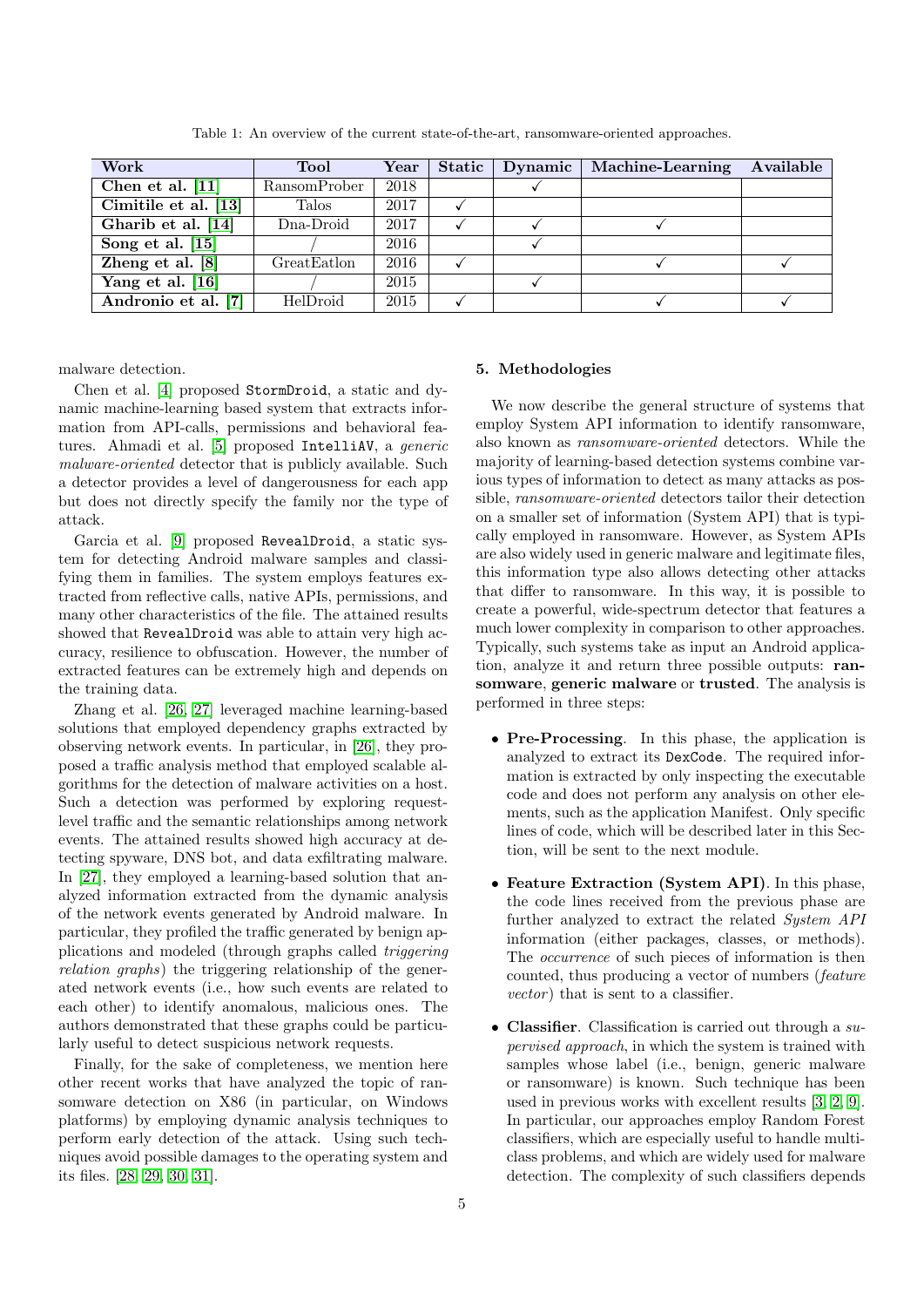on the number of trees that compose them. Such a number must be optimized during the training phase.

The structure above is graphically represented in Figure [1.](#page-6-0) In the following, we provide more details about each phase of the analysis, by focusing in particular on the type of features that can be extracted from the application.

#### 5.1. Preprocessing and Feature Extraction

The general idea of the first two phases is performing static analysis of the Dalvik bytecode contained in the classes.dex file. The goal is retrieving the System API information employed by the executable code of the application. The choice of System API information is related to two basic ideas:

- Coherence with actions. Most ransomware writers resort to System APIs to carry out memory- or kernelrelated actions (for example, file encryption or memory management). Focusing on user-implemented APIs (as it happens, for example, with Drebin [\[3\]](#page-14-2)) exposes the system to a risk of being evaded by simply employing different packages to perform actions.
- Independence from Training. System API calls are features independent of the training data that are used. As a consequence, it is less likely that applications are not correctly analyzed only because they employ never-seen-before APIs.
- Resilience against obfuscation. Using heavy obfuscation routines typically lead to injecting system API-based code in the executable, which can be extracted and analyzed, allowing to detect suspicious files.

Pre-processing is hence easily performed by directly extracting the classes.dex file from the .apk app. Since .apk files are essentially zipped archives, such an operation is rather straight-forward.

Once pre-processing is complete, the classes.dex file is further analyzed by the feature extraction module, which inspects the executable file for all invoke-type instructions (i.e., all instructions related to invocations) contained in the classes.dex code. Then, each invocation is inspected to extract the relevant API information for each methodology, according to a System API reference list that depends on the operating system version (in our case, Android Nougat - API level 25 - a widely-used API set). Only the API elements that belong to the reference list are analyzed. In this paper, we consider three different methodologies, based on, respectively, package, class, and method extraction. If a specific API element is found, its occurrence value is increased by one.

In the following, we provide a more detailed description of the methodologies employed in this paper, by referring to the example reported in Listing [3.](#page-6-1) The code is parsed in three ways, according to each feature extraction strategy. For each example, we used a very small subset of the employed reference API.

- Packages Extraction. In this methodology, we extract the occurrences of the System API packages (a total of 270 reference features), in the same way of our previous work [\[10\]](#page-14-9). In the example of Listing [3,](#page-6-1) we used a subset composed of three reference API packages: java/io, java/crypto and java/lang. The four invoke instructions are related to the javax/crypto and java/io packages, which are counted respectively twice. The java/lang package is never used in this snippet. Hence, its value is zero.
- Classes Extraction. In this methodology, we extract the occurrences of the System API classes (a total of 4609 reference features). Notably, such classes belong to the System API packages of the previous methodology (and, for this reason, their number is significantly higher than packages). In the example of Listing [3,](#page-6-1) we used a subset composed of two reference API classes: java/io/FileInputStream and javax/crypto/CypherOutputStream, each of them appearing twice.
- Methods Extraction. In this methodology, we extract the occurrences of the System API methods (a total of 36148 reference features). These methods belong to the System API classes of the previous methodology, leading to a very consistent number of features. This strategy is very similar to other ones employed by other systems (e.g.. [\[3,](#page-14-2) [9\]](#page-14-8)), which have used these features together with user-implemented APIs and other features. In the example of Listing [3,](#page-6-1) we used a subset composed of four reference API methods: java/io/FileInputStream/read, javax/crypto/CypherOutputStream/flush, javax/crypto/CypherOutputStream/close and java/io/FileInputStream/close. Each API call appears only once. Note that, although there are two methods named close, they belong to two different classes, and they are therefore considered as different methods.

#### <span id="page-5-0"></span>6. Experimental Evaluation

In this Section, we report the experimental results attained from the evaluation of the three API-based strategies. Note that, for the sake of simplicity and speed, we did not run the experiments on Android phones, but on an X86 machine. However, we built a full, working implementation of one of the three approaches, which can be downloaded from the Google Play Store (see next Section).

The rest of this Section is organized as follows: we start by providing an overview of the dataset employed in our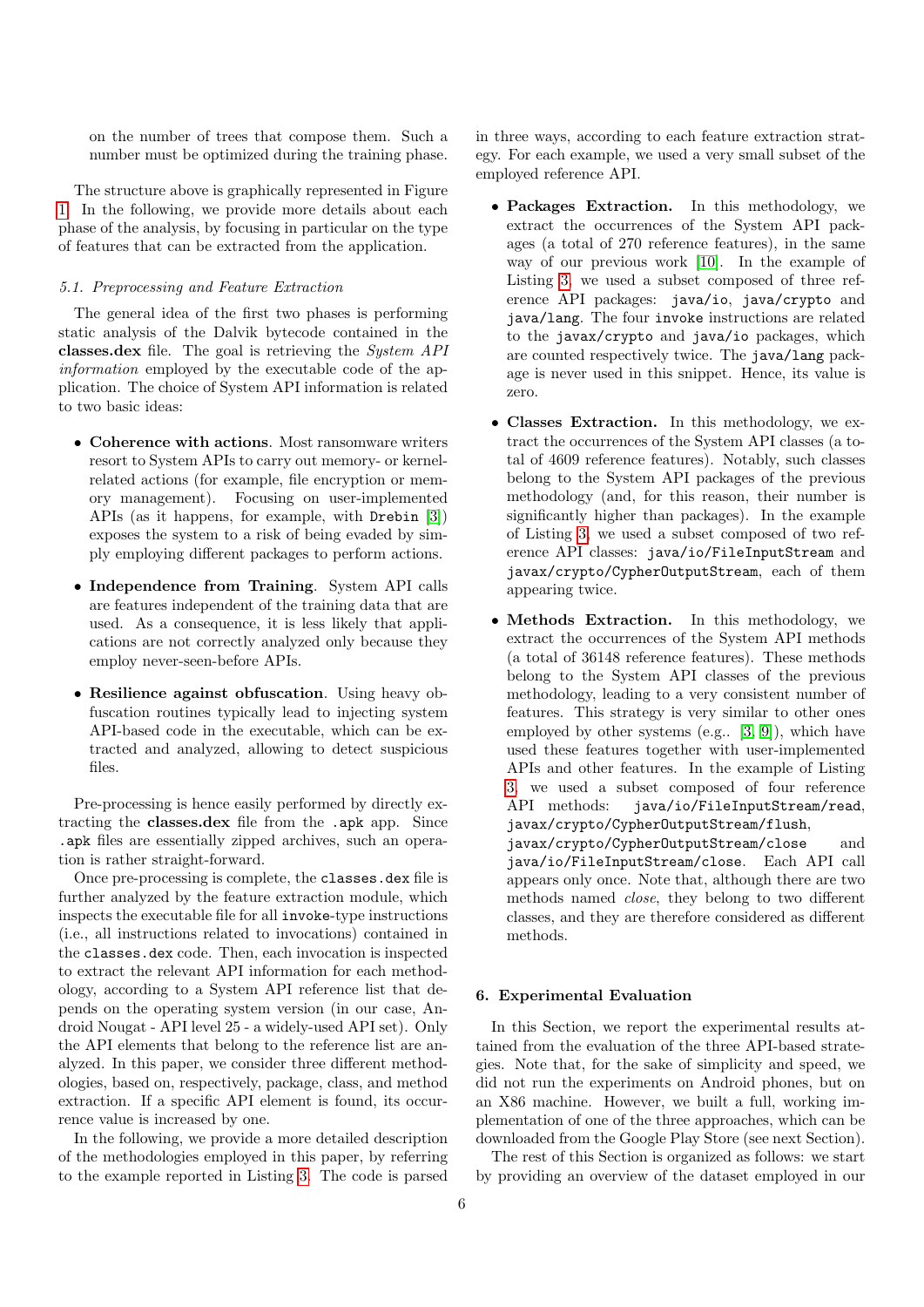<span id="page-6-0"></span>

Figure 1: General Structure of a System API-based, ransomware-oriented system.

```
1
2 Code
3
4 Ljava/io/FileInputStream;-> read ([B)I
5 move-result v0
6 const/4 v5, -v57 if-ne v0, v5, :cond_0
8 invoke-virtual { v1 }, Ljavax/crypto/CipherOutputStream;->
       flush ()V
9 invoke-virtual { v1 }, Ljavax/crypto/CipherOutputStream;->
       close ()V
10 invoke-virtual { v3 }, Ljava/io/FileInputStream;-> close () V
11
12 Feat. Vectors
13
14 Packages - [2 2 0]
15
16 Classes - [2 2]
17
18 Methods - [1 1 1 1]
```
Listing 3: An example of feature extraction by considering a small number of reference features.

experiments. Then, we describe the results attained by four evaluations. The first one aimed to establish the general performances of API-based approaches by considering random distributions of training and test samples. The second one aimed to show how API-based approaches behaved when analyzing samples released after the training data. The third one aimed to show a comparison between our API-based approaches and other systems that employed mixed features. Finally, we evaluated the resilience of API-based approaches against obfuscation techniques and evasion attacks.

## 6.1. Dataset

In the following, we describe the dataset employed in our experiments. Without considering obfuscated applications (which are going to be discussed in Section [6.3\)](#page-8-0), we obtained and analyzed 39 157 apps, which are organized in the three categories we mentioned in Section [5.](#page-4-0)

## 6.1.1. Ransomware

The 3017 samples used for our ransomware dataset were retrieved from the  $VirusTotal service<sup>4</sup>$  $VirusTotal service<sup>4</sup>$  $VirusTotal service<sup>4</sup>$  (which aggregates

the detection of multiple anti-malware solutions) and from the HelDroid dataset<sup>[5](#page-6-3)</sup> [\[7\]](#page-14-6). With respect to the samples obtained from VirusTotal, we used the following procedure to obtain the samples:  $(i)$  we searched and downloaded the Android samples whose anti-malware label included the word *ransom*; (ii) for each downloaded sample, we extracted its family by using the AVClass tool [\[32\]](#page-15-1), which essentially combines the various labels provided by antimalware solutions to create a unique label that identifies the sample itself;  $(iii)$  we considered only those samples whose family was coherent to ransomware behaviors, or was known to belong to ransomware.

Table 2: Ransomware families included in the employed dataset.

| Family         | <b>Samples</b> |
|----------------|----------------|
| Locker         | 752            |
| Koler          | 601            |
| Svpeng         | 364            |
| <b>SLocker</b> | 281            |
| Simplocker     | 201            |
| LockScreen     | 122            |
| Fusob          | 120            |
| Lockerpin      | 120            |
| Congur         | 90             |
| <b>Jisut</b>   | 86             |
| $\rm Other$    | 280            |

In general, our goal was obtaining a representative corpus of ransomware to ascertain the prediction capabilities of API-based techniques. For this reason, the dataset includes families that perform both device locking (such as Svpeng and LockScreen) and encryption (such as Koler and SLocker). For a better description of the families above, please see Section [3.](#page-2-1)

## 6.1.2. Malware and Trusted

We considered a dataset composed of 17 744 Android malware samples that do not belong to the ransomware

<span id="page-6-2"></span><sup>4</sup><http://www.virustotal.com>

<span id="page-6-3"></span><sup>5</sup><https://github.com/necst/heldroid>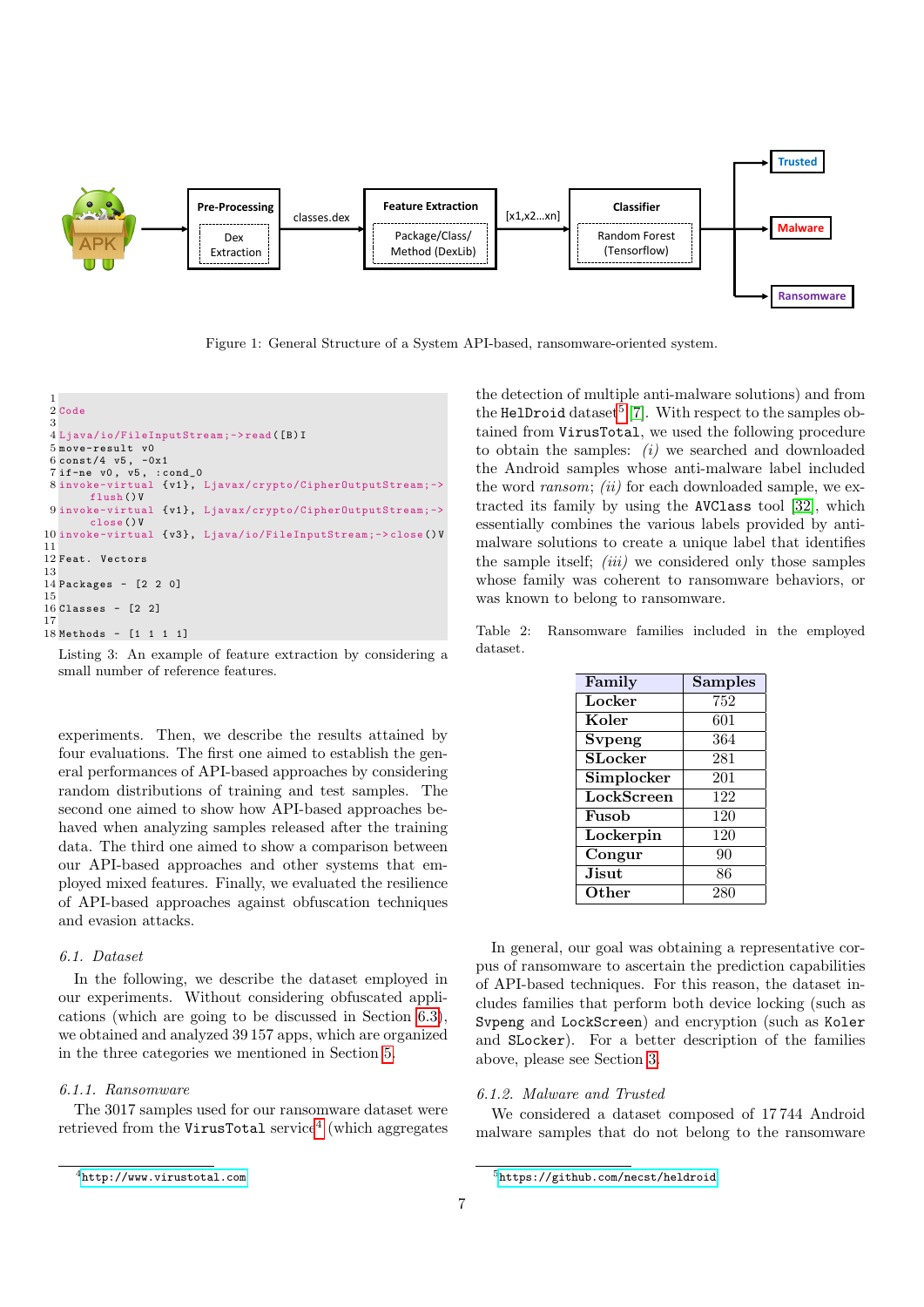category, taken from the following sources:  $(i)$  Drebin dataset, one of the most recent, publicly available datasets of malicious Android applications<sup>[6](#page-7-0)</sup> (which also contains the samples from the Genome dataset  $[33]$ ;  $(ii)$  Contagio, a popular free source of malware for X86 and mobile;  $(iii)$  VirusTotal. These samples were chosen to verify whether even non-ransomware attacks could be detected with features that are particularly effective at classifying ransomware samples.

In order to download trusted applications, we resorted to two data sources:  $(i)$  we crawled the Google Play market using an open-source crawler<sup>[7](#page-7-1)</sup>; (ii) we extracted a number of applications from the AndroZoo dataset [\[34\]](#page-15-3), which features a snapshot of the Google Play store, allowing to access applications without crawling the Google services easily. We obtained 18 396 applications that belong to all the different categories available on the market. We chose to focus on the most popular apps to increase the probability of downloading malware-free apps.

## 6.2. Experiment 1: General Performances

In this experiment, we evaluated the general performances of System API-Based methods (described in Section [5\)](#page-4-0) at detecting ransomware and generic malware. To do so, for each strategy, we randomly split our dataset by 50%, thus using the first half to train the system and the second half to evaluate the system. The number of trees of the random forests was evaluated by performing a 10 fold cross-validation on the training data. We repeated the whole process 5 times, and we averaged the results by also determining the standard deviation, in order to understand the dependence of the system on the training data.

Considering the multi-class nature of the problem, we represented the results by calculating the ROC curve for each API-based strategy in two different cases:

- Ransomware against benign samples. The crucial goal of our work is detecting ransomware attacks and, more importantly, to avoid them being considered as benign files. A critical mistake would most likely compromise the whole device by locking it or encrypting its data. For this reason, it is essential to verify whether ransomware attacks can be confused with benign samples.
- Generic malware against benign samples. Even if System API-based strategies were employed to detect ransomware, they could also be used to classify generic malware (see Section [5\)](#page-4-0). Hence, the goal here is to verify, from a practical perspective, if System API-based information can correctly detect other nonransomware attacks and distinguish them from legitimate files.

Results are reported in Figure [2.](#page-8-1) Parts (a) and (b) show the ROC curves that describe the performances attained on ransomware and generic malware detection by the three System API-based methods (packages, classes, methods). By observing these curves, we can deduce the following facts:

- 1. All System API-based techniques were able to precisely detect more than 97% of ransomware samples with only 1% of false positives. Because our dataset included a consistent variety of families, we claim that all strategies can detect the majority of ransomware families in the wild. Worth noting, there are no differences in results between using packages, classes or methods. This result means that, concerning general performances, using finer-grained features does not improve detection.
- 2. All System API methods featured good accuracy with relatively low false positives (around 90% at 1%, more than 95% at 2%) at detecting generic malware. While using class-related features did not bring significant improvements to detection, using methods allowed for a 10% improvement for false positive values inferior to 0.5%.

To better understand the results attained by our strategies, parts (c), (d) and (e) report a ranking of features used by the classifier for each strategy (respectively, packages, methods, and classes), according to their discriminant power. The feature ranking is calculated according to the features Information Gain  $IG$ , given by the following formulation:

$$
IG(T, a) = H(T) - H(T|a)
$$
\n<sup>(1)</sup>

where  $H(T)$  is the overall entropy for the whole dataset  $T$  and  $H(T|a)$  is the average entropy obtained by splitting the set  $T$  using the attribute  $a$ . The higher is the gain, the more relevant the feature is.

As a result, note how the information gain for each feature is not so high, meaning that the system does not particularly overfit on specific information and that the final decision is taken by considering a combination of multiple features. At the same time, each feature value is reduced, in comparison to packages, by one magnitude for classes and methods. In other words, using more features allows for distributing the importance of the analyzed information through more elements. This characteristic is two-faced: while it makes the overall behavior of the system less interpretable, it may increase the effort that an attacker has to make to evade the system.

Analyzing the most discriminant methods can give a clearer idea of which information is used to classify applications. Features are related to string building (e.g., the ToString method), Array management (e.g., ArrayList@size, ArrayList@remove), creation of folders (e.g., File@mkdirs), SMS, URI and Layout management,

<span id="page-7-0"></span> $^6$ <https://www.sec.cs.tu-bs.de/~danarp/drebin/>

<span id="page-7-1"></span><sup>7</sup><https://github.com/liato/android-market-API-py>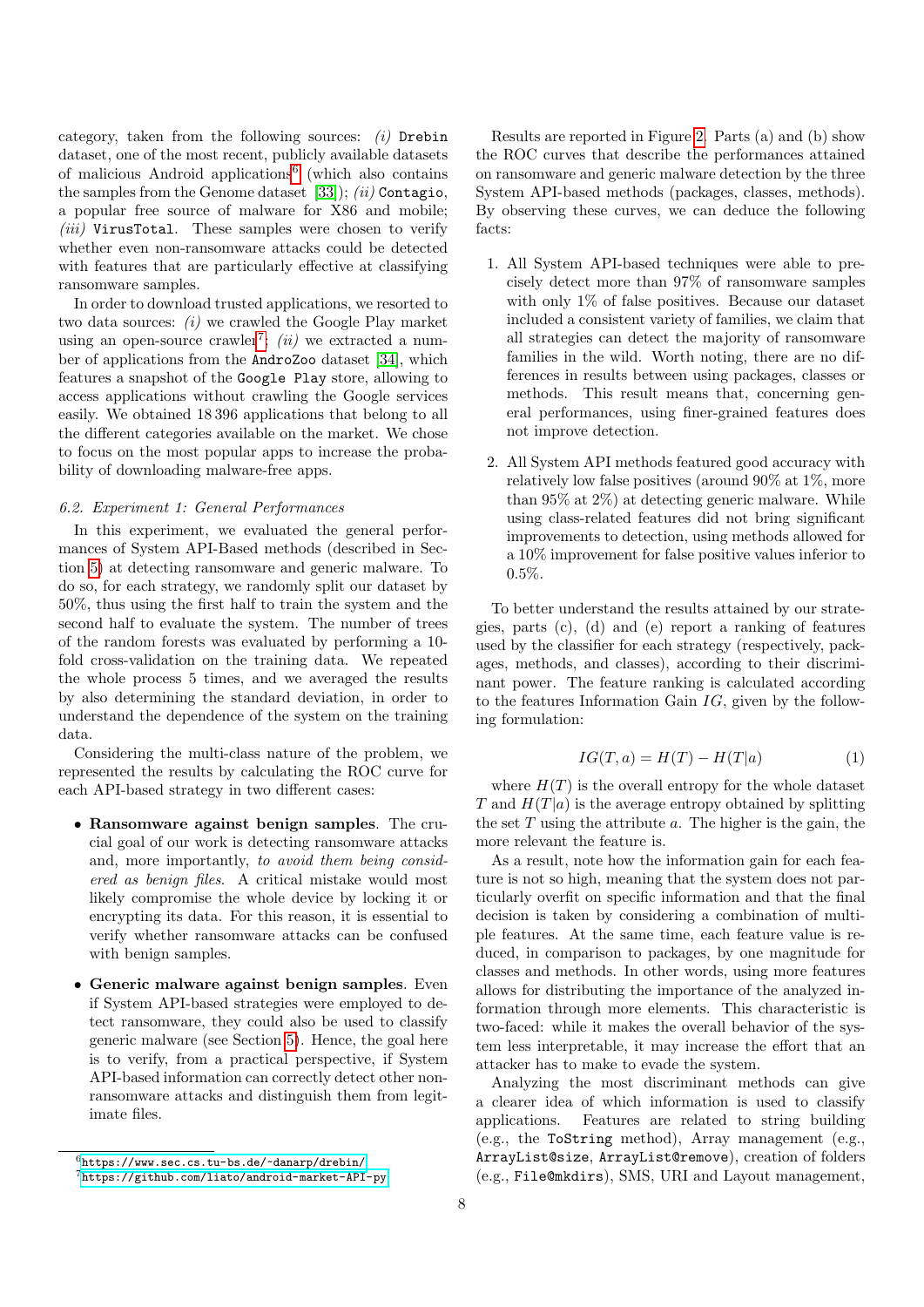<span id="page-8-1"></span>

Figure 2: Results for the experiment 1. In the first row, we report the ROC curves (averaged on 5 splits) attained by the three System API methods for ransomware (a) and generic malware (b) against benign samples. In the second row, we report the top-25 features, ordered by the classifier information gain (calculated by averaging, for each feature, the gains that were obtained by training the 5 splits), for each methodology ((c) for packages, (d) for classes, (e) for methods).

and so forth. These features may be easily associated both to ransomware and malware behavior, and the same behavior is shown on classes and packages.

A careful examination of the feature ranking may also help to understand why specific samples are regarded as false positives or false negatives. In particular, detection is performed by weighting the information provided by a combination of the most discriminant features. For this reason, in some cases, specific ransomware (or generic malware) samples may contain discriminant features that are distributed differently to the malicious training distribution. For example, the toString call may appear, on average, 5 times on ransomware, but one specific sample may feature it only 1 time. This phenomenon may occur for various reasons, including the possibility that an attacker may be using customized variants of System API infor-

mation to avoid detection (see Section [8\)](#page-13-0). Likewise, the techniques used to create the sample (e.g., repackaging) may have an impact on the distribution of the features. Further refinement of the feature list (or a change of the weights of specific feature) may help to reduce the amount of misclassified samples.

## <span id="page-8-0"></span>6.3. Experiment 2: Temporal Performances

In this experiment, we assessed the capabilities of System API-based methods at detecting ransomware samples that were first seen (according to the creation date of the classes.dex executable belonging to each application) after the data that were used as training set. This assessment is useful to understand if, without constant upgrades to its training set, such methods would be able to detect novel, unseen ransomware samples.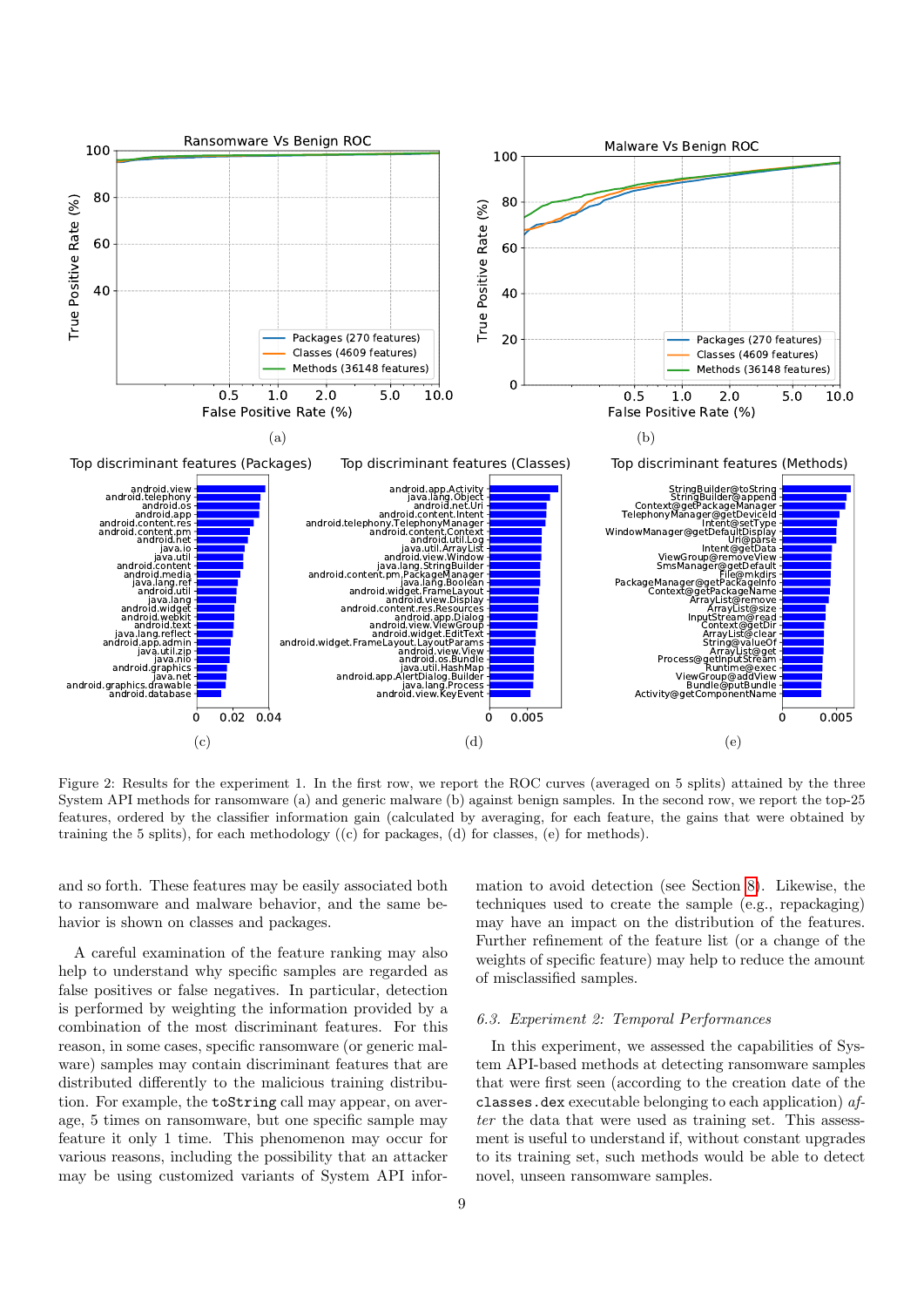<span id="page-9-0"></span>

Figure 3: Results of the temporal evaluation for the System API-based strategies. The accuracy values are reported for the three System API-based detection. The training data belong to 2016, while the test data is composed of ransomware released in different months of 2017.

For this assessment, we included in the training set (along with all generic malware and trusted samples) ransomware samples that were first seen before a date  $D_{tr}$ , and we tested our system on a number of ransomware samples that were released on a date  $D_{te}$  for which  $D_{te} > D_{tr}$ (we chose the ROC operating point of the system corresponding to a false positives value of  $1\%$ ). We performed our tests by choosing different values of  $D_{te}$ , where  $D_{tr}$  is December 31st, 2016. Concerning test data, we point out that the samples (which were extracted by the VirusTotal service) were unevenly distributed through the months. More specifically, the number of ransomware samples that were submitted to the VirusTotal service was significantly different for each month of 2017. In particular, we could retrieve only a little amount of samples whose first release date was between January and September 2017. Conversely, we could obtain a consistent amount of samples whose  $D_{te}$  was October and November 2017. Therefore, we grouped the samples gathered in subsequent months to obtain temporal ranges with similar amounts of testing data. We considered three main ranges for  $D_{te}:$  (i) January to September 2017; (ii) October 2017; (iii) November 2017.

Results are provided in Figure [3,](#page-9-0) which shows that by training the system with data retrieved in 2016, classand method-based strategies could accurately detect ransomware test samples released in 2017. However, the package-based strategy struggled at detecting the test-set from November 2017. Notably, in comparison with classand method-based strategies, the package-based approach showed almost a 10% accuracy loss when analyzing samples released till October, and more than 20% accuracy loss for samples released in November. Conversely, the other two methods exhibited stable accuracy on each temporal

range. This result is particularly interesting, as it shows that the prediction of novel samples can be significantly improved by employing finer-grained features. However, the results attained by package-based features are nevertheless encouraging, as they showed that even a reduced number of features could attain good performances at detecting novel attacks. Overall, this experiment further confirmed that System API-based strategies could predict new ransomware attacks with good accuracy, even on test data released. In this case, using finer-grained features brings a consistent advantage to detection.

#### 6.4. Experiment 3: Comparison with Other Approaches

This section proposes a comparison between System API-based strategies and other state-of-the-art approaches. We were particularly interested in comparing our approach to other publicly available ones, with a special focus on those who were specifically designed to detect ransomware. Additionally, we considered those approaches that, albeit not explicitly designed to detect ransomware, could tell if the analyzed sample is malicious or not. In particular, almost all of the analyzed tools (except for Talos [\[13\]](#page-14-14) - which does not employ Machine Learning) discriminate between two classes (malware and benign or ransomware and benign), while our approaches discriminate between three classes (ransomware, malware, and benign). Hence, it is interesting to observe how increasing the number of classes may impact the precision of the analysis.

We performed a temporal comparison of all systems on the ransomware samples released in 2017 (for a total of 512 samples) by using as training (when possible) all data released until 2016.

The state-of-the-art approach that is closest to what we proposed in this paper (while being publicly available<sup>[8](#page-9-1)</sup>) is GreatEatlon [\[8\]](#page-14-7). Notably, it was not possible for us to control the trained model of the system (it was only possible to choose among a restricted set of classifiers), or to train it with new data. Nevertheless, the system was released in 2016, meaning that data that was first seen in 2017 was for sure not included in its training set. Although not specifically tailored to ransomware detection, we also tested the performances of RevealDroid (which is publicly available[9](#page-9-2) [\[9\]](#page-14-8)) on the same test data. In this case, we could train the system with the same data used in our systems, which allowed us to provide a fairer comparison. Finally, we also tested the performances of the Android version of IntelliAV (available on the Google Play Store) [\[5\]](#page-14-4). As in GreatEatlon, we could not control the training data of the system. Moreover, as IntelliAV reports three levels of risk for each app (safe, suspicious, risky), we considered as malicious also the files that were labeled as suspicious by the system.

<span id="page-9-1"></span><sup>8</sup><https://github.com/necst/heldroid>

<span id="page-9-2"></span><sup>9</sup><https://seal.ics.uci.edu/projects/revealdroid/>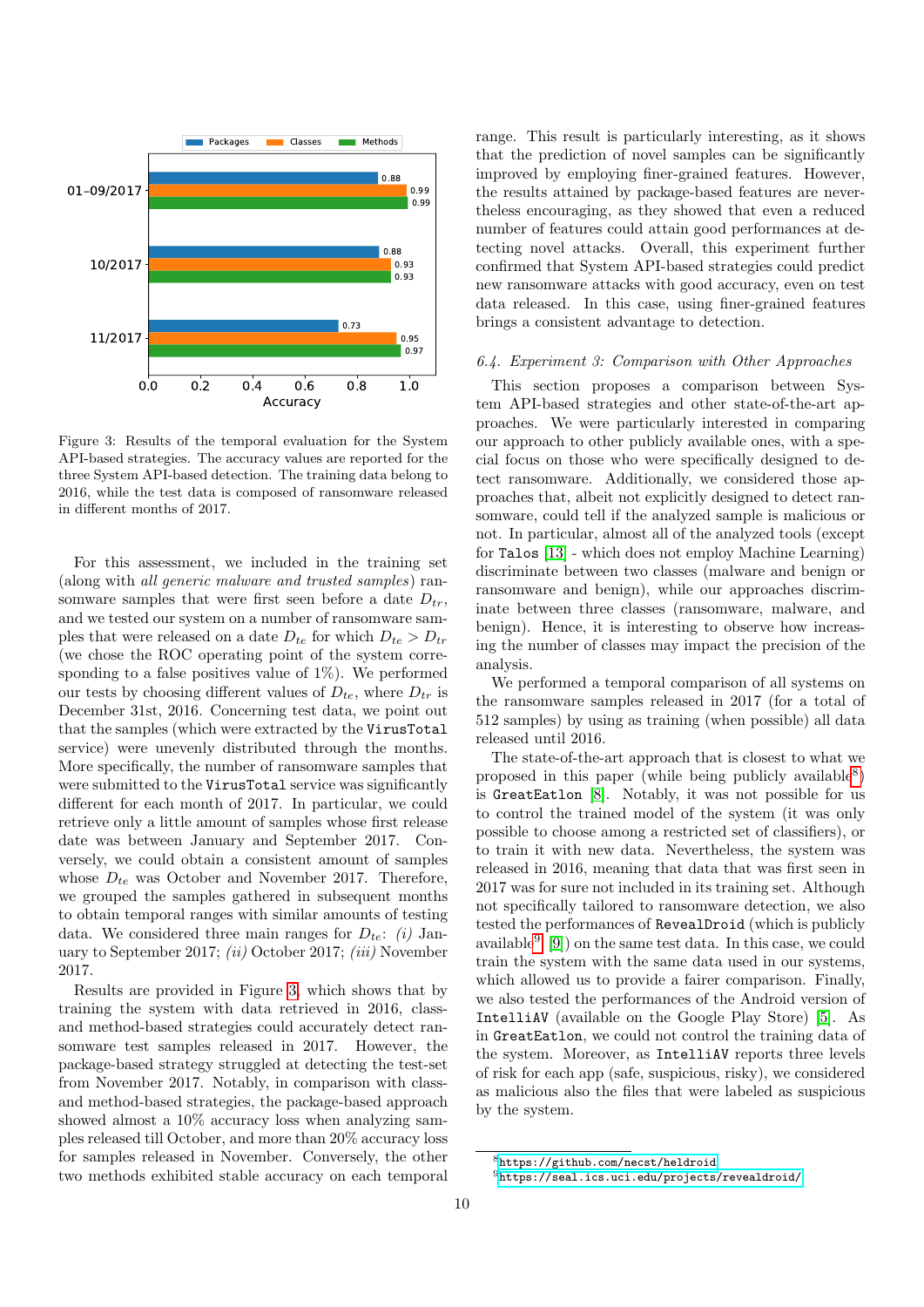As classifier for GreatEatlon we chose Stochastic Gradient Descent (SGD), since this was the classifier that best performed on our test samples. Concerning RevealDroid, we chose the linear SVM classifier, as this was the one that provided the best results in the original work [\[9\]](#page-14-8). IntelliAV only employed Random Forests. Results are reported in Table [3.](#page-11-1)

The attained results show that System API-based techniques obtained very similar performances to RevealDroid (which could only, however, classify samples either as malware or benign). Such results are particularly interesting if we consider that RevealDroid extracted a huge number of features (more than 700, 000) from multiple characteristics of the file, including native calls, permissions, executable code analysis, which also depended on the training data. With a much simpler set of information, we were able to obtain very similar performance concerning accuracy. This result is especially interesting from the perspective of adversarial attacks, as using fewer features for classification can make the system more robust against them (the attacker can manipulate less information to evade the system) [\[35\]](#page-15-4). The performances attained by System APIbased approaches were also better than IntelliAV, which employed a combination of different features (including permissions, user-defined API, and more). System APIbased strategies also performed significantly better than GreatEatlon, which based its detection also on information extracted from strings and language properties. Notably, using methods significantly improved the accuracy performances in comparison to packages and classes, in line to what obtained from Experiment 2. Finally, we analyzed the performances attained by  $\texttt{Tables} \ [13]^{10},$  $\texttt{Tables} \ [13]^{10},$  $\texttt{Tables} \ [13]^{10},$  $\texttt{Tables} \ [13]^{10},$  $\texttt{Tables} \ [13]^{10},$  a static analysis tool that employs logic rules to perform detection (hence, without machine learning). The attained results were very encouraging, but they strongly depended on the set of rules that have been (manually) established to perform ransomware detection. Conversely, System APIbased approaches did not require any manual definition of the detection criteria. Additionally, the analysis times of Talos are significantly slower than the ones attained by methods proposed in this work (an average of 100 seconds per application, 400 times slower than ours - see Section [7.1\)](#page-12-0).

## 6.5. Experiment 4: Resilience against Obfuscation

The goal of this experiment was assessing the robustness of System API-based strategies against obfuscated samples, i.e., understanding whether the application of commercial tools to samples could influence the detection capability of the systems. This evaluation is important, as commercial obfuscation tools are quite popular nowadays since they introduce good protection layers against static analysis (e.g., to avoid pieces of legitimate applications to

<span id="page-10-0"></span> $10$ We directly obtained Talos from the authors, as it is not currently publicly available.

be copied). Previous works showed that attackers could exploit this aspect by obfuscating malware samples with such tools, thus managing to bypass anti-malware detection [\[12\]](#page-14-11).

In this experiment, we primarily focused on obfuscated samples whose original (i.e., non-obfuscated) variant was already included in the training set. Such a choice was made because we wanted to assess if obfuscation was enough to influence the key-features of System API-based methods, thus changing the classifiers' decision for a sample whose original label was malicious.

To this end, we employed a test-bench of ransomware obfuscated with the tool DexProtector<sup>[11](#page-10-1)</sup>, a popular, commercial obfuscation suite that allows for protecting Android applications through heavy code obfuscation. Although such a tool is mostly used for legitimate purposes (e.g., protection of intellectual properties), it can also be used by attackers to make malicious applications harder to be detected. Out of the 3017 ransomware samples, we could obfuscate 2668 samples (the remaining could not be obfuscated due to errors of the obfuscation software) with three different strategies (for a total of 8004 obfuscated samples). The strategies employed to obfuscate samples were the following:

- String Encryption. This strategy encrypts strings that are related to const-string instructions, and injects a user-implemented method that performs decryption at runtime.
- Resource Encryption. It encrypts the external resources contained in the res and assets folders. To do so, it adds System API information to the classes.dex file, in order to properly manage the encryption routines.
- Class Encryption. This strategy encrypts userimplemented classes, and injects routines that allow to perform dynamic loading of such classes.

Figure [4](#page-11-2) reports the accuracy attained by the three System API-based strategies against the obfuscated samples. Such results show that all the detection strategies (without significant differences between each other) are resilient against obfuscation attempts. However, Class Encryption deserves separate consideration. This strategy employs heavy obfuscation, and it was explicitly performed to defeat static analysis. Typically, none of the static-based techniques that analyze the executable file should be able to detect such attacks correctly. However, this obfuscation strategy introduces a very regular sequence of System API-based routines that manage runtime decryption of the executable contents.

For this reason, it is sufficient to inject only one sample inside the training set to make all obfuscated samples

<span id="page-10-1"></span><sup>11</sup><https://dexprotector.com/>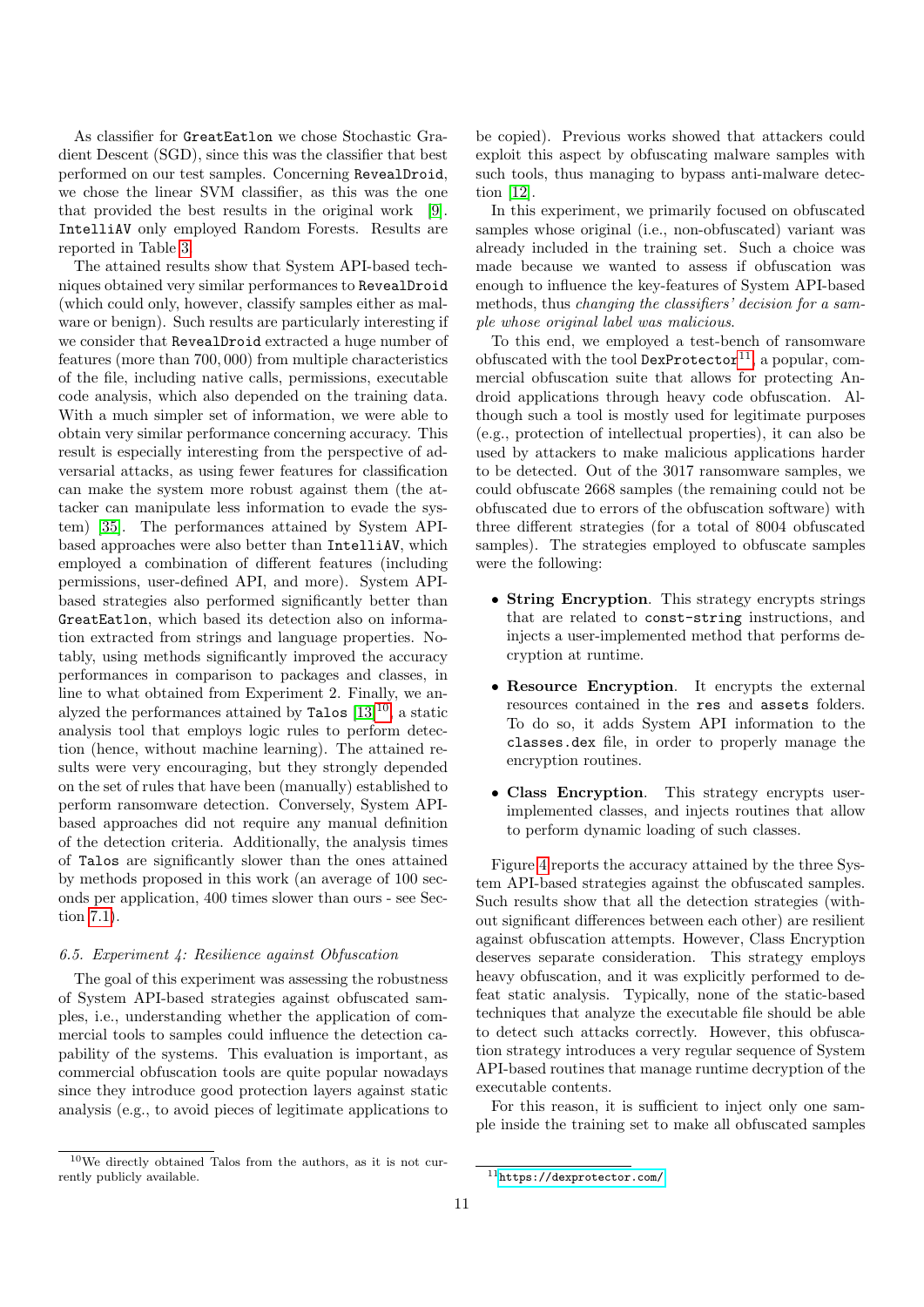| <b>System</b>         | Benign | <b>Generic Malware</b> | Ransomware |
|-----------------------|--------|------------------------|------------|
| <b>Talos</b>          |        |                        | 509        |
| System API (Methods)  |        | 12                     | 493        |
| System API (Classes)  |        | 15                     | 487        |
| System API (Packages) |        | 32                     | 469        |
| GreatEatlon           | 118    | N D                    | 394        |
| RevealDroid           |        | 512                    | N D        |
| <b>IntelliAV</b>      |        | 494                    |            |

<span id="page-11-1"></span>Table 3: Detection performances for System API-based strategies, GreatEatlon, IntelliAV, RevealDroid and Talos on 512 ransomware test files released in 2017, by using training data from 2016. We use the ND (Not Defined) to indicate that a certain tool cannot provide the corresponding label for the analyzed samples.

<span id="page-11-2"></span>

Figure 4: Accuracy performances attained on ransomware samples that have been obfuscated with three different techniques. The accuracy values are reported for the three System APIbased detection.

to be detectable. Hence, we added the  $+1$  mark to Class Encryption. Notably, this may create false positives when legitimate samples are obfuscated with the same strategy. Nevertheless, it is sporadic to find such applications, as Class Encryption strongly decreases the application performances [\[12\]](#page-14-11), and much simpler obfuscation techniques are generally used.

#### <span id="page-11-0"></span>7. Implementation and Performances

Although many solutions have been proposed in the wild to detect ransomware and generic malware, almost none (with the exception, for example, of [\[5\]](#page-14-4)) was ported to Android devices, often due to the complexity of the proposed approaches. However, an offline, on-device solution is very useful to perform early detection of applications downloaded, for example, from third-party markets (which are more subjected to malware attacks). For this reason, and also to demonstrate the suitability of System API-based approaches, we ported the simplest of the three strate-

gies (Package-based) with the name of R-PackDroid (as it implements the same approach introduced in our previous work [\[10\]](#page-14-9)). This implementation scans for any downloaded, installed and updated applications, and it classifies them as ransomware, malware or legitimate. If an application is found as malicious, the user can immediately remove it.

R-PackDroid has been designed to work on the largest amount of devices possible. Hence, during its development, we focused on optimizing its speed and battery consumption. For this reason, we avoided any textual parsing of bytecode lines (which can be attained by transforming the .dex file to multiple .smali files with ApkTool). Therefore, we resorted to DexLib, a powerful parsing li-brary part of the baksmali<sup>[12](#page-11-3)</sup> disassembler (and used by ApkTool itself), to directly extract method calls and their related packages. This library allowed to obtain a very high precision at analyzing method calls and significantly reduces the presence of bugs or wrong textual parsing in the analysis phase.

The classification model has been implemented by using Tensorflow<sup>[13](#page-11-4)</sup>, an open source, machine learning framework which has been designed to be also used in mobile phones. In particular, we adapted its Random Forest implementation (TensorForest) to the Android operating system. Notably, our Android application only performs classification by using a previously trained classifier. The training phase is carried out separately, on standard X86 architectures. This choice was made to ensure the maximum easiness of use to the final user, thus reducing the risk of invalidating the existing model.

Figure [5](#page-12-1) shows an example of the main screen of R-PackDroid. The application is parsed either when it is downloaded from any store, or when the user decides to scan it (or to scan the whole file system). Each application is identified by a box, whose color is associated with the application label (green for trusted, red for malware and violet for ransomware). After getting the result, by clicking on each box related to the scanned application, it

<span id="page-11-3"></span><sup>12</sup><https://github.com/JesusFreke/smali>

<span id="page-11-4"></span><sup>13</sup><https://www.tensorflow.org/>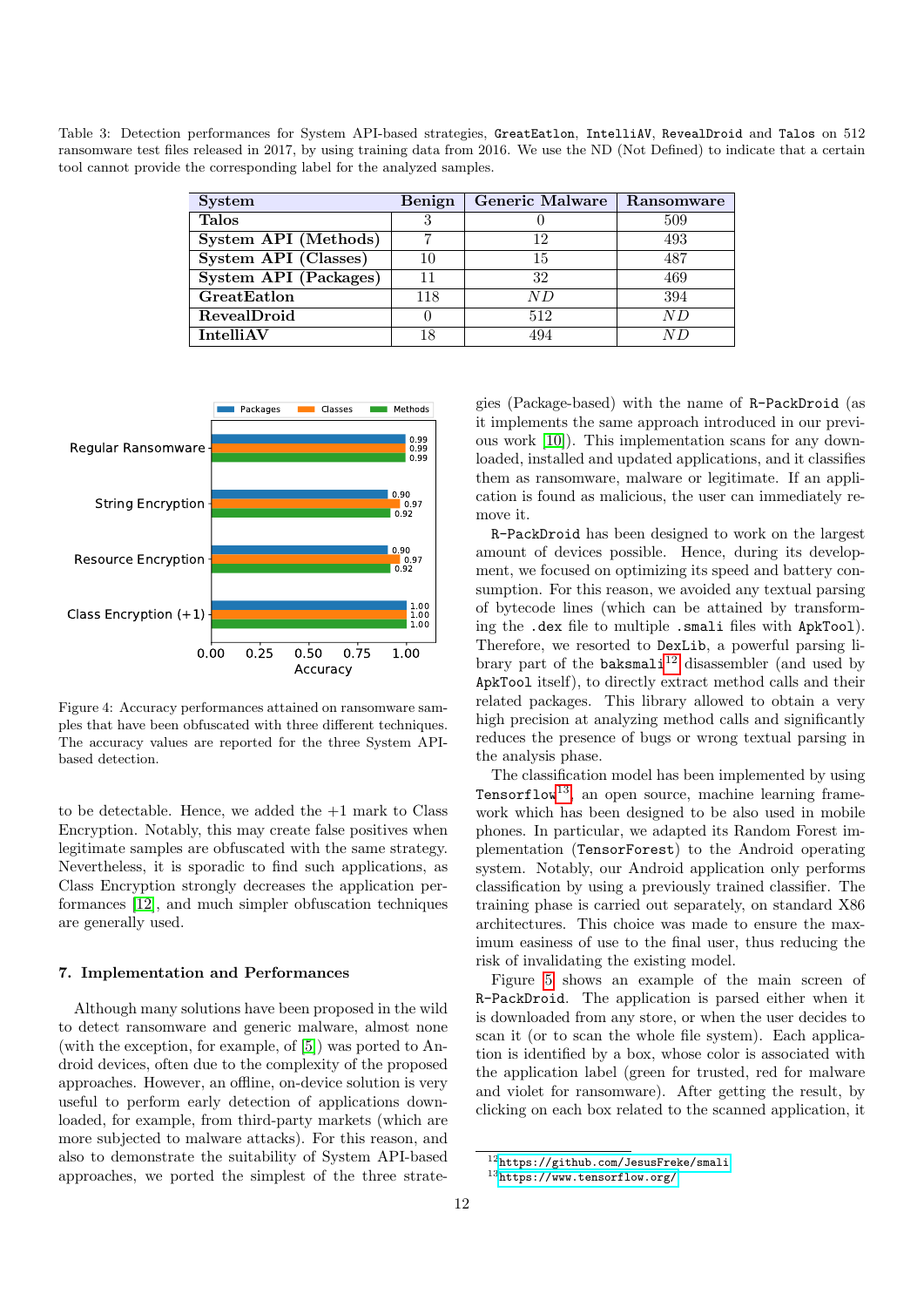<span id="page-12-1"></span>

Figure 5: An example of the Android R-PackDroid screen.

is possible to read more details about the packages that it employs, as well as general information such as the app hash and size. Moreover, if the user believes that the result reported by R-PackDroid is wrong, she can report it by simply tapping a button (a privacy policy to accept is also included). To this scope, we resort to the popular service FireBase<sup>[14](#page-12-2)</sup>. R-PackDroid is available for free on the Google Play Store (for the moment, Android versions until 7.1 are supported).

## <span id="page-12-0"></span>7.1. Computational Performances

We analyzed the computational performances of R-PackDroid by running it both on X86 and Android environments. In particular, we focused on extracting the time interval between the .apk loading and the generation of the feature vector for 100 benign samples (grouped by their  $.\texttt{apk size}$ <sup>[15](#page-12-3)</sup>. The choice of benign samples was made because they are typically more complex to be analyzed in comparison with generic malware and ransomware. We first ran our experiments on a 24-core Xeon machine with 64 GB of RAM. The attained results, shown in Figure [6,](#page-12-4) proved that our system could analyze even huge applications in less than 0.2 seconds.

To evaluate the performances of R-PackDroid on a real Android phone, we ran the same analysis on a Nexus 5, a 5-years-old, 4-core device with 2 GB of RAM, equipped with the 6.0.1 version of Android. Results are reported

<span id="page-12-4"></span>

Figure 6: Analysis performances on a X86 workstation, with the elapsed time in seconds, for different .apk sizes.

in Figure [7.](#page-12-5) Even if the analysis times were slower than X86 machines, and even if we were using, in this case, the slowest version of the algorithm, the average analysis time for very large apps was slightly more than 4 seconds. This result was very encouraging, and it showed that R-PackDroid could be safely used even on old phones. The higher dispersion of the time values, in comparison to the ones attained in the previous picture, was possibly caused by the presence of other background processes in the device.

Finally, it is also important to observe that the analysis time is not strictly proportional to the .apk size, as the file may contain additional resources (e.g., images) that increase the .apk size, without influencing the size of the DexCode itself. For this reason, it was not surprising to see the attained average values did not necessarily increase with the .apk size.

<span id="page-12-5"></span>

Figure 7: Analysis performances on a real device, with the elapsed time in seconds, for different .apk sizes.

<span id="page-12-3"></span><span id="page-12-2"></span> $\frac{14}{14}$ <https://firebase.google.com/>

<sup>&</sup>lt;sup>15</sup>The elapsed time to classify a sample, i.e., to read its feature vector and get the final label, is negligible.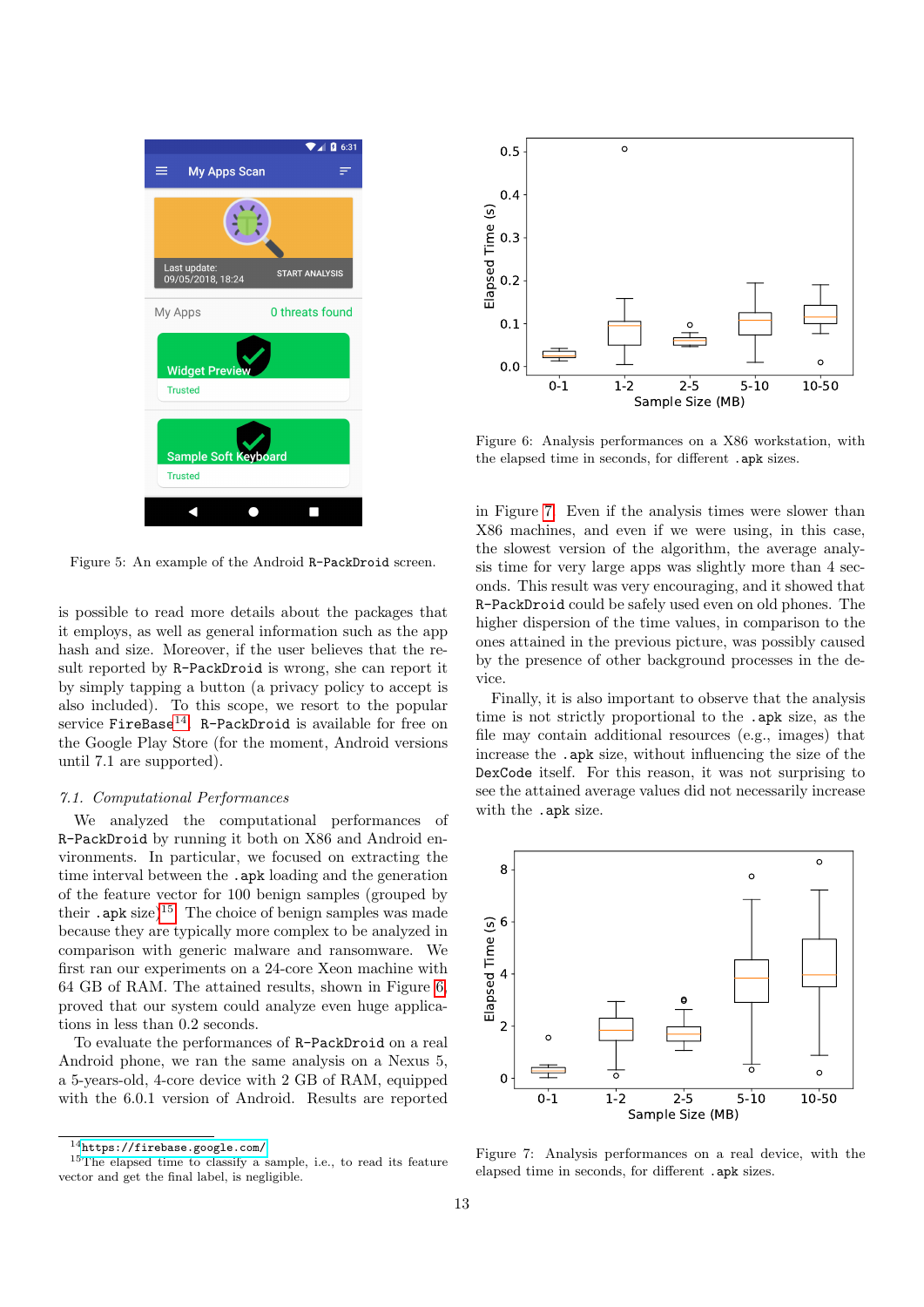## <span id="page-13-0"></span>8. Discussion and Limitations

The results attained in Sections [6](#page-5-0) and [7](#page-11-0) can be summarized with the following findings:

- Finding 1. System API-based information could be effectively used, alone, to properly distinguish ransomware from generic malware and legitimate applications.
- Finding 2. Using finer-grained information (classes and methods), albeit involving more features in the analysis, brought significant improvements to accuracy when detecting previously, unseen samples. Moreover, using API-methods allowed for more accuracy under low false positives values.
- Finding 3. System API-based approaches could obtain comparable performances to other approaches that involved more features of different types.
- Finding 4. System API-based approaches guaranteed robustness against typical obfuscation strategies such as string encryption. However, by including a few obfuscated samples in the training set, it was also possible to detect heavy, anti-static obfuscation techniques such as class encryption.
- Finding 5. System API-based approaches were well suitable to be ported and implemented on mobile devices, with excellent computational performances even on very large applications.

We point out that it would be possible to evade the proposed System API-based approaches by replacing System-related packages/classes/methods with semantically equivalent, user-implemented ones. For example, attackers may have two possibilities to replace System APIbased methods:  $(i)$  creating copies of the original instructions of the methods and injecting them into fake methods;  $(ii)$  re-implementing the methods by using customized instructions/logic. However, these two approaches may feature some critical limitations. In the first approach, the attacker is forced to import the copies of the instructions to the dex code (as the methods become user-implemented). However, the imported codes may contain further references to other System API-based methods, which would need to be replaced. Therefore, this procedure may become unfeasible, considering the high variety of calls that can be invoked. The second approach may be hard to implement if the methods to be replaced are very sophisticated (e.g., methods related to cryptography or the execution of activities). We observe that the first approach can be more effective when replacing System API-based packages, as their variety is significantly lower in comparison to methods.

There would also be the possibility that a skilled attacker attempts to evade System API-based detection algorithms by performing Adversarial Machine Learning attacks, such as test-time evasion [\[36,](#page-15-5) [2\]](#page-14-1). In this scenario, the goal would be evading the classifier detection with a minimal number of changes by performing fine-grained modifications to the features of the analyzed test samples. However, this strategy may be challenging to be performed in practice. The problem, also known in the literature as Inverse Feature Mapping [\[36,](#page-15-5) [37,](#page-15-6) [38\]](#page-15-7), is constructing the real sample that implements the modifications made to the feature vectors. As the changes to the feature vector would involve the injection or removal of specific System API-based information, they may not be feasible for the reasons we mentioned in the previous paragraph. We plan to inspect the adversarial-related aspects of System APIbased methods, as well as the practical creation of evasive samples, in future work.

It is also worth noting that since Android Oreo (8.0), Google introduced new defenses against background processes that are typical of ransomware (e.g., the ones that directly lock the device). However, this does not exclude other malicious actions on the application level. For this reason, it is always better to have an additional system that can detect attempts at performing malicious actions.

Finally, we also point out that, during our tests, we found samples that could not be analyzed due to crashes and bugs of the DexLib library, and that have therefore been excluded from our analysis. However, their percentage (regarding the whole corpus that we analyzed) is negligible (less than 1% of the whole file corpus).

## <span id="page-13-1"></span>9. Conclusions

In this work, we provided a detailed insight into how System API-based information could be effectively used (also on a real device) to detect ransomware and to distinguish it from legitimate samples and generic malware. The attained experimental results demonstrated that, by using a compact set of information tailored to the detection of a specific malware family (ransomware), it was possible to achieve detection performances (also on other malware families) that were comparable to systems that employed a much more complex variety of information. Moreover, System API-based information also proved to be valuable to detect obfuscated samples that focused on hiding user-implemented information. Notably, although it is tempting to combine as many information types as possible to detect attacks (or to develop computationally heavy approaches), it may not be the only, feasible way to construct accurate, reliable malware detectors. For this reason, we claim that future work should focus on developing reliable, small sets of highly discriminant features that cannot easily be manipulated by attackers (with a particular reference to machine learning attacks). Moreover, a clear understanding of the impact of each feature on the classifier detection (also known as explainability) can help analysts understand the classifiers errors and to improve their detection capabilities.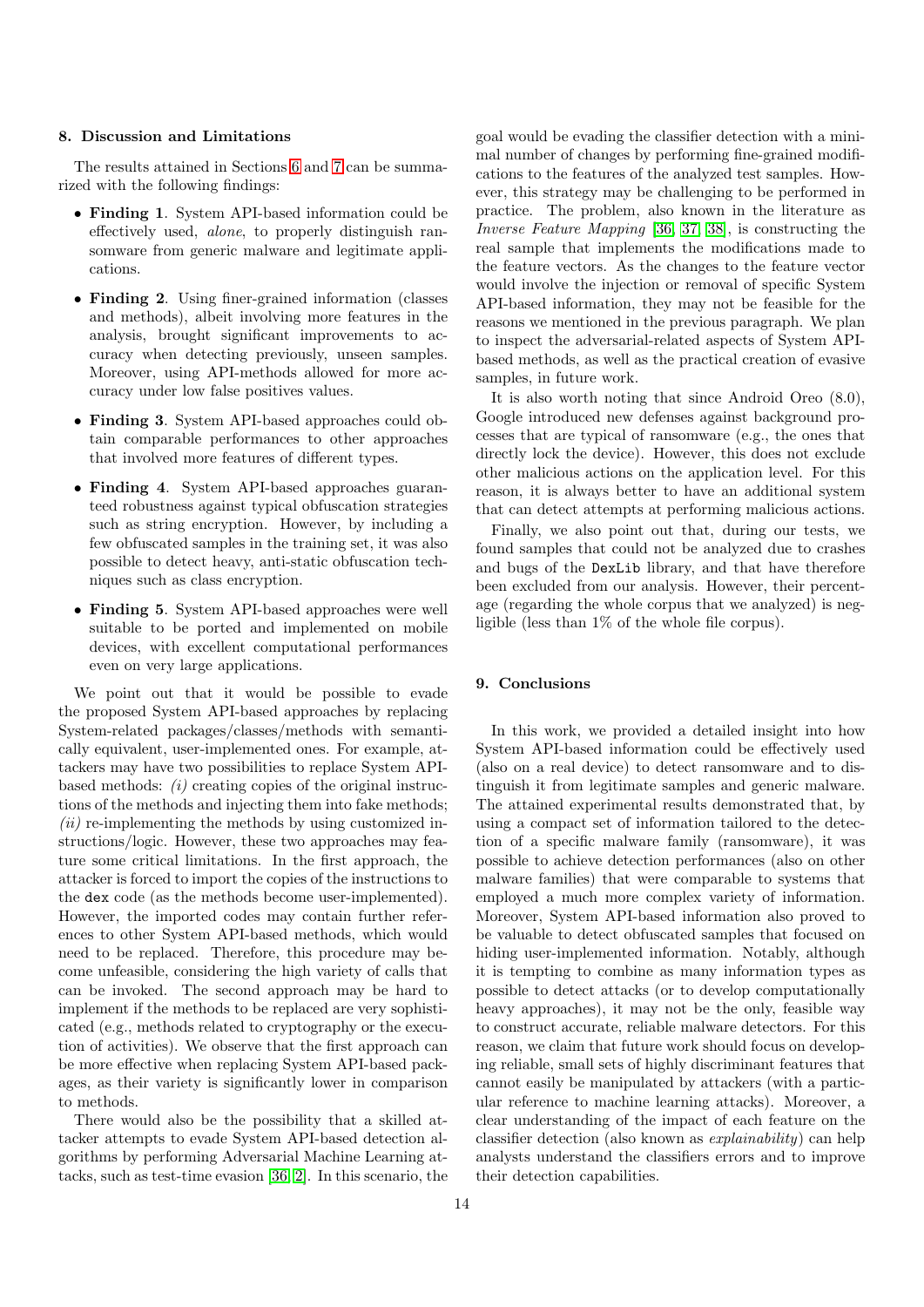#### Acknowledgements

This work was partially supported by the following projects: SPARTA (H2020 EU-funded - GA #830892); C3ISP (H2020 EU funded - GA #700294); INCLOSEC (funded by Sardegna Ricerche - CUPs G88C17000080006); PISDAS (funded by Regione Autonoma della Sardegna - CUP E27H14003150007). The authors also thank Marco Lecis for his valuable contribution to the paper experiments.

#### References

- <span id="page-14-0"></span>[1] Symantec, Internet security threat report vol. 23 (2018).
- <span id="page-14-1"></span>[2] A. Demontis, M. Melis, B. Biggio, D. Maiorca, D. Arp, K. Rieck, I. Corona, G. Giacinto, F. Roli, Yes, machine learning can be more secure! a case study on android malware detection, IEEE Transactions on Dependable and Secure Computing.
- <span id="page-14-2"></span>[3] D. Arp, M. Spreitzenbarth, M. Hübner, H. Gascon, K. Rieck, Drebin: Efficient and explainable detection of android malware in your pocket, in: Proc. 21st Annual Network & Distributed System Security Symposium (NDSS), The Internet Society, 2014, pp. 23–26.
- <span id="page-14-3"></span>[4] S. Chen, M. Xue, Z. Tang, L. Xu, H. Zhu, Stormdroid: A streaminglized machine learning-based system for detecting android malware, in: Proceedings of the 11th ACM on Asia Conference on Computer and Communications Security, ASIA CCS '16, ACM, New York, NY, USA, 2016, pp. 377–388. [doi:10.1145/2897845.2897860](http://dx.doi.org/10.1145/2897845.2897860).
- <span id="page-14-4"></span>[5] M. Ahmadi, A. Sotgiu, G. Giacinto, Intelliav: Toward the feasibility of building intelligent anti-malware on android devices, in: A. Holzinger, P. Kieseberg, A. M. Tjoa, E. Weippl (Eds.), Machine Learning and Knowledge Extraction, Springer International Publishing, Cham, 2017, pp. 137–154.
- <span id="page-14-5"></span>[6] G. Canfora, F. Mercaldo, G. Moriano, C. A. Visaggio, Composition-malware: building android malware at run time, in: 2015 10th International Conference on Availability, Reliability and Security, IEEE, 2015, pp. 318–326.
- <span id="page-14-6"></span>[7] N. Andronio, S. Zanero, F. Maggi, Heldroid: Dissecting and detecting mobile ransomware, in: Recent Advances in Intrusion Detection (RAID), Springer, 2015, pp. 382–404.
- <span id="page-14-7"></span>[8] C. Zheng, N. Dellarocca, N. Andronio, S. Zanero, F. Maggi, Greateatlon: Fast, static detection of mobile ransomware, in: SecureComm, Vol. 198 of Lecture Notes of the Institute for Computer Sciences, Social Informatics and Telecommunications Engineering, Springer, 2016, pp. 617–636.
- <span id="page-14-8"></span>[9] J. Garcia, M. Hammad, S. Malek, Lightweight, obfuscationresilient detection and family identification of android malware, ACM Trans. Softw. Eng. Methodol. 26 (3) (2018) 11:1–11:29. [doi:10.1145/3162625](http://dx.doi.org/10.1145/3162625).
- <span id="page-14-9"></span>[10] D. Maiorca, F. Mercaldo, G. Giacinto, C. A. Visaggio, F. Martinelli, R-packdroid: Api package-based characterization and detection of mobile ransomware, in: Proceedings of the Symposium on Applied Computing, SAC '17, ACM, New York, NY, USA, 2017, pp. 1718–1723. [doi:10.1145/3019612.3019793](http://dx.doi.org/10.1145/3019612.3019793).
- <span id="page-14-10"></span>[11] J. Chen, C. Wang, Z. Zhao, K. Chen, R. Du, G.-J. Ahn, Uncovering the face of android ransomware: Characterization and real-time detection, IEEE Trans. on Information Forensics and Security (TIFS) 13 (5) (2018) 1286–1300. [doi:10.1109/TIFS.](http://dx.doi.org/10.1109/TIFS.2017.2787905) [2017.2787905](http://dx.doi.org/10.1109/TIFS.2017.2787905).
- <span id="page-14-11"></span>[12] D. Maiorca, D. Ariu, I. Corona, M. Aresu, G. Giacinto, Stealth attacks: An extended insight into the obfuscation effects on android malware, Computers & Security 51 (C) (2015) 16–31. [doi:10.1016/j.cose.2015.02.007](http://dx.doi.org/10.1016/j.cose.2015.02.007).
- <span id="page-14-14"></span>[13] A. Cimitile, F. Mercaldo, V. Nardone, A. Santone, C. A. Visaggio, Talos: no more ransomware victims with formal methods, International Journal of Information Security (2017) 1–20.
- <span id="page-14-17"></span>[14] A. Gharib, A. Ghorbani, Dna-droid: A real-time android ransomware detection framework, in: Z. Yan, R. Molva, W. Mazurczyk, R. Kantola (Eds.), Network and System Security: 11th International Conference, NSS 2017, Helsinki, Finland, August 21–23, 2017, Proceedings, Springer International Publishing, Cham, 2017, pp. 184–198. [doi:10.1007/978-3-319-64701-2\\_](http://dx.doi.org/10.1007/978-3-319-64701-2_14) [14](http://dx.doi.org/10.1007/978-3-319-64701-2_14).
- <span id="page-14-13"></span>[15] S. Song, B. Kim, S. Lee, The effective ransomware prevention technique using process monitoring on android platform, Mobile Information Systems 2016.
- <span id="page-14-12"></span>[16] T. Yang, Y. Yang, K. Qian, D. C.-T. Lo, Y. Qian, L. Tao, Automated detection and analysis for android ransomware, in: 2015 IEEE 7th International Symposium on Cyberspace Safety and Security (CSS), IEEE, 2015, pp. 1338–1343.
- <span id="page-14-15"></span>[17] A. Santone, G. Vaglini, Abstract reduction in directed model checking ccs processes, Acta Informatica 49 (5) (2012) 313–341. [doi:10.1007/s00236-012-0161-3](http://dx.doi.org/10.1007/s00236-012-0161-3).
- <span id="page-14-16"></span>[18] M. Ceccarelli, L. Cerulo, A. Santone, De novo reconstruction of gene regulatory networks from time series data, an approach based on formal methods, Methods 69 (3) (2014) 298–305. [doi:](http://dx.doi.org/10.1016/j.ymeth.2014.06.005) [10.1016/j.ymeth.2014.06.005](http://dx.doi.org/10.1016/j.ymeth.2014.06.005).
- <span id="page-14-18"></span>[19] K. Tam, S. J. Khan, A. Fattori, L. Cavallaro, Copperdroid: Automatic reconstruction of android malware behaviors, in: NDSS, The Internet Society, 2015.
- <span id="page-14-19"></span>[20] V. Avdiienko, K. Kuznetsov, A. Gorla, A. Zeller, S. Arzt, S. Rasthofer, E. Bodden, Mining apps for abnormal usage of sensitive data, in: Proceedings of the 37th International Conference on Software Engineering - Volume 1, ICSE '15, IEEE Press, Piscataway, NJ, USA, 2015, pp. 426–436.
- <span id="page-14-20"></span>[21] W. Yang, X. Xiao, B. Andow, S. Li, T. Xie, W. Enck, Appcontext: Differentiating malicious and benign mobile app behaviors using context, in: Proceedings of the 37th International Conference on Software Engineering - Volume 1, ICSE '15, IEEE Press, Piscataway, NJ, USA, 2015, pp. 303–313.
- <span id="page-14-21"></span>[22] F. Martinelli, F. Mercaldo, V. Nardone, A. Santone, Car hacking identification through fuzzy logic algorithms, 2017. [doi:](http://dx.doi.org/10.1109/FUZZ-IEEE.2017.8015464) [10.1109/FUZZ-IEEE.2017.8015464](http://dx.doi.org/10.1109/FUZZ-IEEE.2017.8015464).
- <span id="page-14-22"></span>[23] F. Martinelli, F. Mercaldo, A. Orlando, V. Nardone, A. Santone, A. K. Sangaiah, Human behavior characterization for driving style recognition in vehicle system, Computers & Electrical Engineering.
- <span id="page-14-23"></span>[24] M. Aresu, D. Ariu, M. Ahmadi, D. Maiorca, G. Giacinto, Clustering android malware families by http traffic, in: 2015 10th International Conference on Malicious and Unwanted Software (MALWARE), 2015, pp. 128–135.
- <span id="page-14-24"></span>[25] G. Canfora, F. Mercaldo, C. A. Visaggio, An hmm and structural entropy based detector for android malware: An empirical study, Computers & Security 61 (2016) 1–18.
- <span id="page-14-25"></span>[26] H. Zhang, D. D. Yao, N. Ramakrishnan, Detection of stealthy malware activities with traffic causality and scalable triggering relation discovery, in: Proceedings of the 9th ACM Symposium on Information, Computer and Communications Security, ASIA CCS '14, ACM, New York, NY, USA, 2014, pp. 39–50. [doi:](http://dx.doi.org/10.1145/2590296.2590309) [10.1145/2590296.2590309](http://dx.doi.org/10.1145/2590296.2590309).
- <span id="page-14-26"></span>[27] H. Zhang, D. D. Yao, N. Ramakrishnan, Causality-based sensemaking of network traffic for android application security, in: Proceedings of the 2016 ACM Workshop on Artificial Intelligence and Security, AISec '16, ACM, New York, NY, USA, 2016, pp. 47–58. [doi:10.1145/2996758.2996760](http://dx.doi.org/10.1145/2996758.2996760).
- <span id="page-14-27"></span>[28] A. Continella, A. Guagnelli, G. Zingaro, G. De Pasquale, A. Barenghi, S. Zanero, F. Maggi, Shieldfs: A self-healing, ransomware-aware filesystem, in: Proceedings of the 32Nd Annual Conference on Computer Security Applications, ACSAC '16, ACM, New York, NY, USA, 2016, pp. 336–347. [doi:](http://dx.doi.org/10.1145/2991079.2991110) [10.1145/2991079.2991110](http://dx.doi.org/10.1145/2991079.2991110).
- <span id="page-14-28"></span>[29] A. Kharaz, S. Arshad, C. Mulliner, W. Robertson, E. Kirda, UNVEIL: A large-scale, automated approach to detecting ransomware, in: 25th USENIX Security Symposium (USENIX Security 16), USENIX Association, Austin, TX, 2016, pp. 757– 772.
- <span id="page-14-29"></span>[30] E. Kolodenker, W. Koch, G. Stringhini, M. Egele, Paybreak: